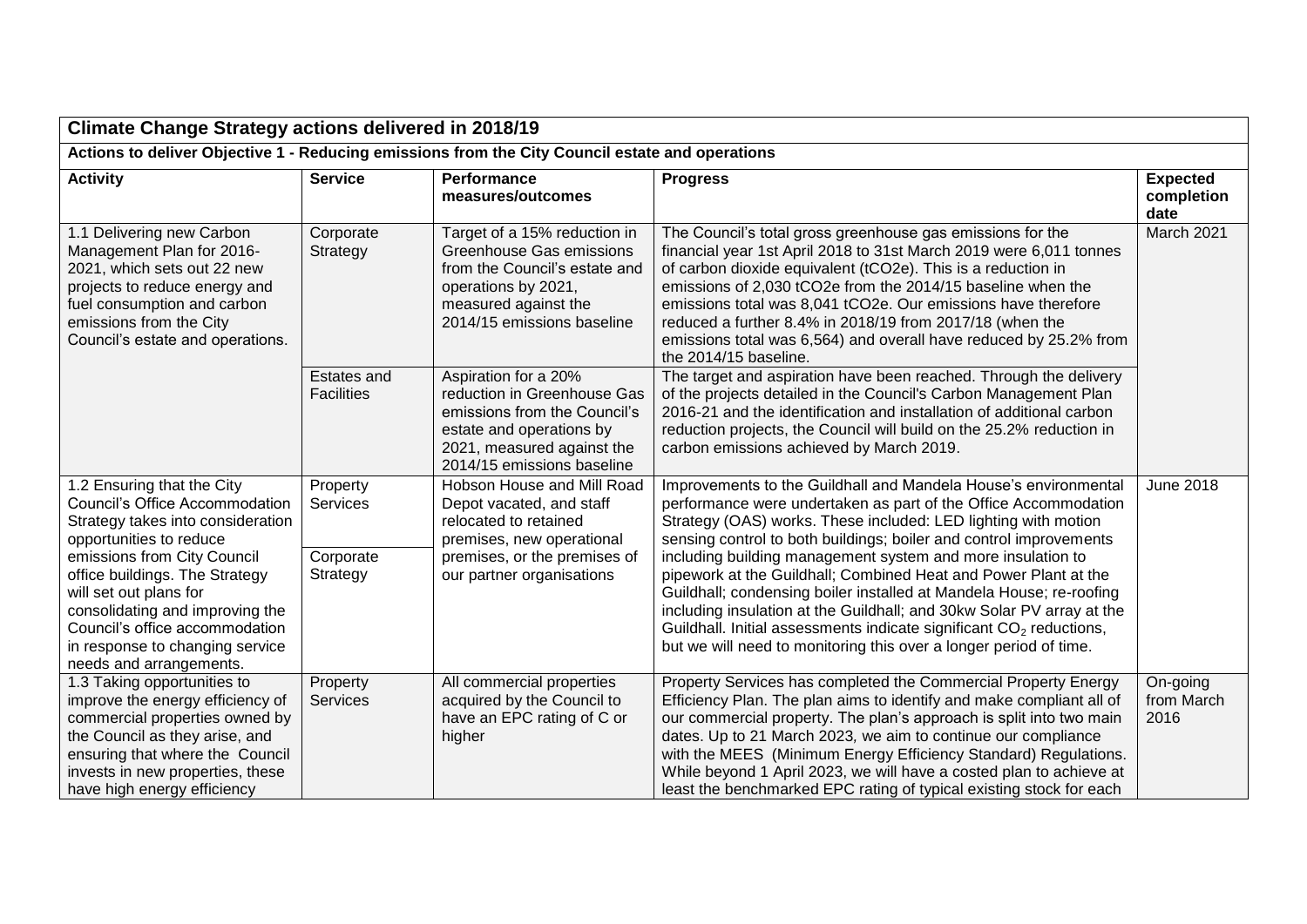| ratings                                                                                                                                                                                                                                                                                                    |                           |                                                                                                                                                                                                                                                    | property (which is information provided in each EPC). In order to<br>inform the costed plan, we require draft EPCs on the remaining 114<br>properties that may require a certificate at a future date. We have<br>undertaken a tender process for this work and assessed the quotes<br>in terms of cost and timescale of completion. We have since<br>instructed two EPC assessors to complete the first 73 of the 114<br>draft EPCs. We expect to have these completed by October 2019.<br>One of the two assessors will then be instructed on the remaining<br>42 drafts depending on the service provided. It is our aim to have all<br>drafts by the early 2020 to inform our action plan on energy<br>efficiency upgrades.                                                                                                                                                                                                                                                                                                                             |                                         |
|------------------------------------------------------------------------------------------------------------------------------------------------------------------------------------------------------------------------------------------------------------------------------------------------------------|---------------------------|----------------------------------------------------------------------------------------------------------------------------------------------------------------------------------------------------------------------------------------------------|-------------------------------------------------------------------------------------------------------------------------------------------------------------------------------------------------------------------------------------------------------------------------------------------------------------------------------------------------------------------------------------------------------------------------------------------------------------------------------------------------------------------------------------------------------------------------------------------------------------------------------------------------------------------------------------------------------------------------------------------------------------------------------------------------------------------------------------------------------------------------------------------------------------------------------------------------------------------------------------------------------------------------------------------------------------|-----------------------------------------|
| 1.4 Exploring the potential for<br>introducing Environmental<br>Management Systems in key<br>services and sites (e.g. Streets<br>and Open Spaces)                                                                                                                                                          | Environmental<br>Services | Business benefit of<br><b>Environmental Management</b><br>Systems assessed as part of<br>wider work on business<br>transformation<br><b>EMS introduced in Streets</b><br>and Open Spaces service,<br>subject to availability of<br>external advice | Completed<br>There has not been the capacity to fully introduce an EMS system<br>to address resource use by the service in 2018/19. Streets and<br>Open Spaces have however identified areas of the service where<br>they can make modifications and change to current working<br>practice. These are reflected in the Street and Open Spaces<br>Operational Plan for 2018/19 & 2019/20. Measures include: the<br>introduction of a volunteer watering scheme for newly planted trees,<br>which has reduced the need to use potable water; and a change in<br>planting styles replacing annual bedding with perennial meadows in<br>19/20, which will reduce the use of composts, watering and<br>transport costs. The Council is currently a partner in a European<br>funded project (Intereg 2Seas) Nature Smart Cities, which is<br>exploring and assessing the benefits of green infrastructure. This<br>project shares best practice and will help determine a range of<br>potential benefits from investment in green infrastructure for the<br>City. | Completed -<br>March 2017<br>March 2019 |
| 1.5 Implementing the Council's<br>Employee Travel Plan, including<br>promoting and incentivising<br>alternative methods of transport<br>for Council business, e.g.<br>through provision of pool bikes,<br>cycle mileage allowance, travel<br>warrants for train travel, and<br>access to car club vehicles | Finance                   | 18 pool bikes provided<br>4,619 business miles<br>travelled by bicycle per<br>annum                                                                                                                                                                | 2 electric bikes have been added to the pool bike fleet available to<br>be borrowed by staff at the Guildhall and Mandela House. There<br>are now x22 pool bikes available for staff to borrow, across the<br>council which have been renumbered: (x4 manual + x1 electric at<br>the Guildhall, x4 manual + x1 electric at Mandela House, x1 manual<br>+ x2 electric at 130 Cowley Road, x1 at Cowley Depot, x2 manual<br>at City Homes Office, x2 at Temporary Housing, x1 manual at City<br>North Caretaking, and x3 for Streets and Open Spaces).<br>The cycle miles claimed through business mileage in 2018/19 by<br>CCC employees was 2,868 miles                                                                                                                                                                                                                                                                                                                                                                                                     | On-going to<br>2021                     |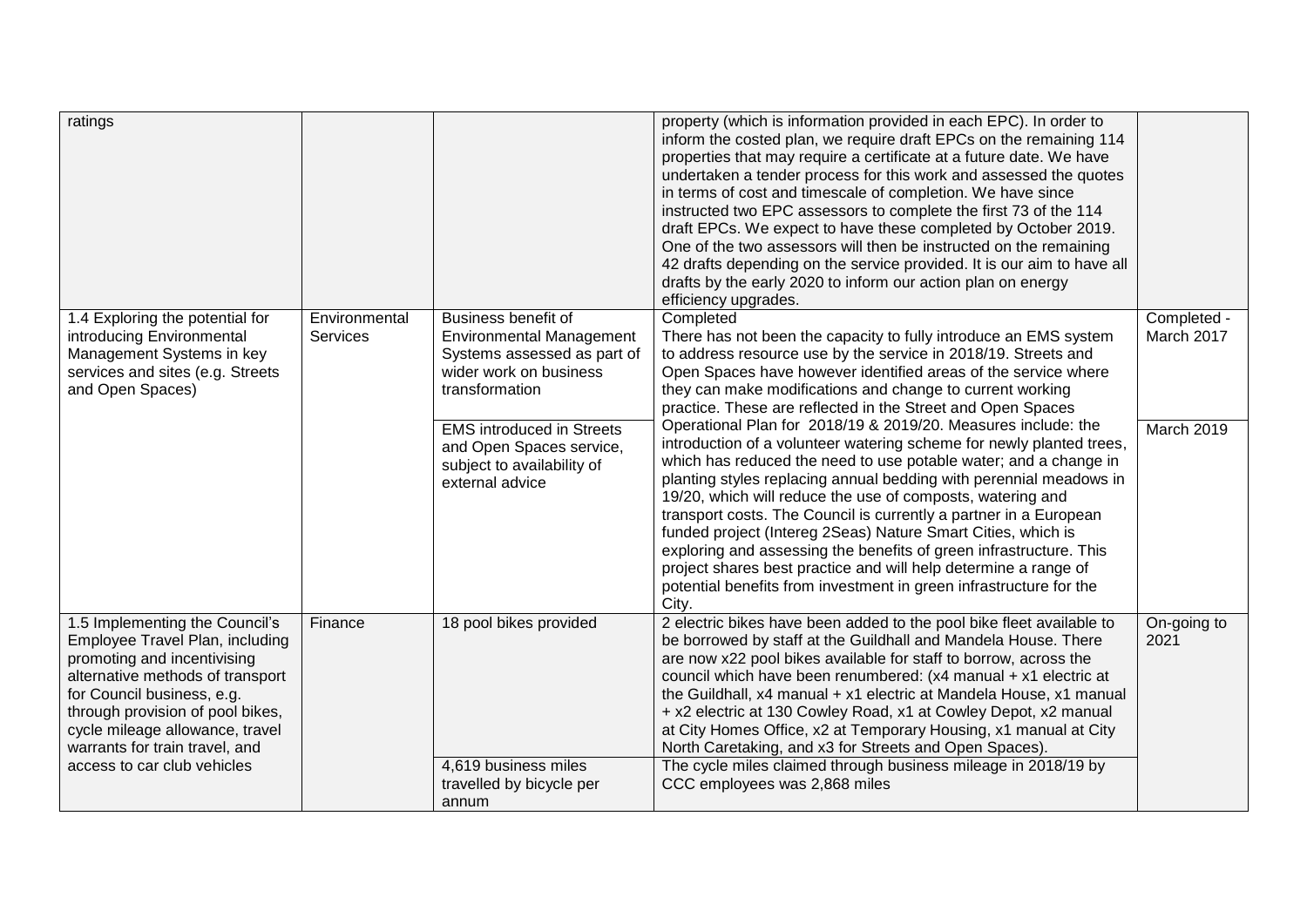| 1.6 Reviewing the quick<br>procurement guide for staff on<br>sustainable procurement, and<br>auditing a sample of contracts to<br>check that they comply with the<br><b>Council's Environmental</b><br><b>Procurement Policies</b> | Corporate<br>Strategy<br>Procurement   | 626 travel warrants issued<br>for train travel per annum<br>45 members of staff are<br>signed up for lift share<br>scheme<br>New quick procurement<br>guide on sustainable<br>procurement produced           | The number of Trainline tickets purchased for use by staff during<br>2018/19 was x500.<br>Due to a low take-up, the council ended its membership with the lift<br>share scheme in 2017/18.<br>All procurement guidance is currently under review and revision,<br>including guidance on sustainable procurement. Under the Public<br>services (Social Value) Act 2012, environmental factors have been<br>included in the council's Invitation to Tender documents to ensure<br>that all procurements consider the economic, social and<br>environmental wellbeing of the city and the surrounding area.                                                                                                                                                                              | On-going to<br>2021              |
|------------------------------------------------------------------------------------------------------------------------------------------------------------------------------------------------------------------------------------|----------------------------------------|--------------------------------------------------------------------------------------------------------------------------------------------------------------------------------------------------------------|---------------------------------------------------------------------------------------------------------------------------------------------------------------------------------------------------------------------------------------------------------------------------------------------------------------------------------------------------------------------------------------------------------------------------------------------------------------------------------------------------------------------------------------------------------------------------------------------------------------------------------------------------------------------------------------------------------------------------------------------------------------------------------------|----------------------------------|
|                                                                                                                                                                                                                                    | <b>Internal Audit</b>                  | Audit of sample of contracts<br>completed and actions<br>identified and implemented<br>by services                                                                                                           | This work will take place 6 months after the sustainable<br>procurement guidance has been updated and implemented.                                                                                                                                                                                                                                                                                                                                                                                                                                                                                                                                                                                                                                                                    | March 2021                       |
| 1.7 Working with partners such<br>as the University of Cambridge<br>to develop partnership projects<br>to reduce greenhouse gas<br>emissions from our estates,                                                                     | <b>Head of Estates</b><br>& Facilities | Business case explored for<br>developing a district heating<br>scheme linking the University<br>of Cambridge's New<br>Museum site, the Corn                                                                  | Following exploration of the business case, it was decided that it<br>would not be economically viable for the Guildhall to be connected<br>to the university's Combined Heat and Power System (CHP).                                                                                                                                                                                                                                                                                                                                                                                                                                                                                                                                                                                 | Completed -<br><b>June 2017</b>  |
| such as exploring the potential<br>for District Heating Schemes                                                                                                                                                                    | Planning                               | Exchange and the Guildhall<br>as part of Phase 3 of the<br><b>New Museums Site</b><br>redevelopment.                                                                                                         |                                                                                                                                                                                                                                                                                                                                                                                                                                                                                                                                                                                                                                                                                                                                                                                       |                                  |
|                                                                                                                                                                                                                                    |                                        | Reduction in energy<br>consumption and carbon<br>emissions in the Guildhall<br>due to heat provided by<br>district heating scheme,<br>subject to viable business<br>case and implementation of<br>the scheme | Reduction in energy consumption in the Guildhall will result from<br>installation of Combined Heat & Power system that has been<br>installed, and will be commissioned soon, as part of the Guildhall<br>Energy Efficiency Works. CHP uses gas to generate electricity<br>which will be used on site. The building will use most of the<br>electricity produced by the system, reducing electricity consumption<br>and will benefit from the waste heat generated as a result of the<br>electricity generation process, reducing requirements for gas.<br>The council continues to look for opportunities to develop projects<br>that will reduce emissions from its buildings and operations,<br>including the possibilities of utilising district heating schemes in the<br>future. | On-going to<br><b>March 2021</b> |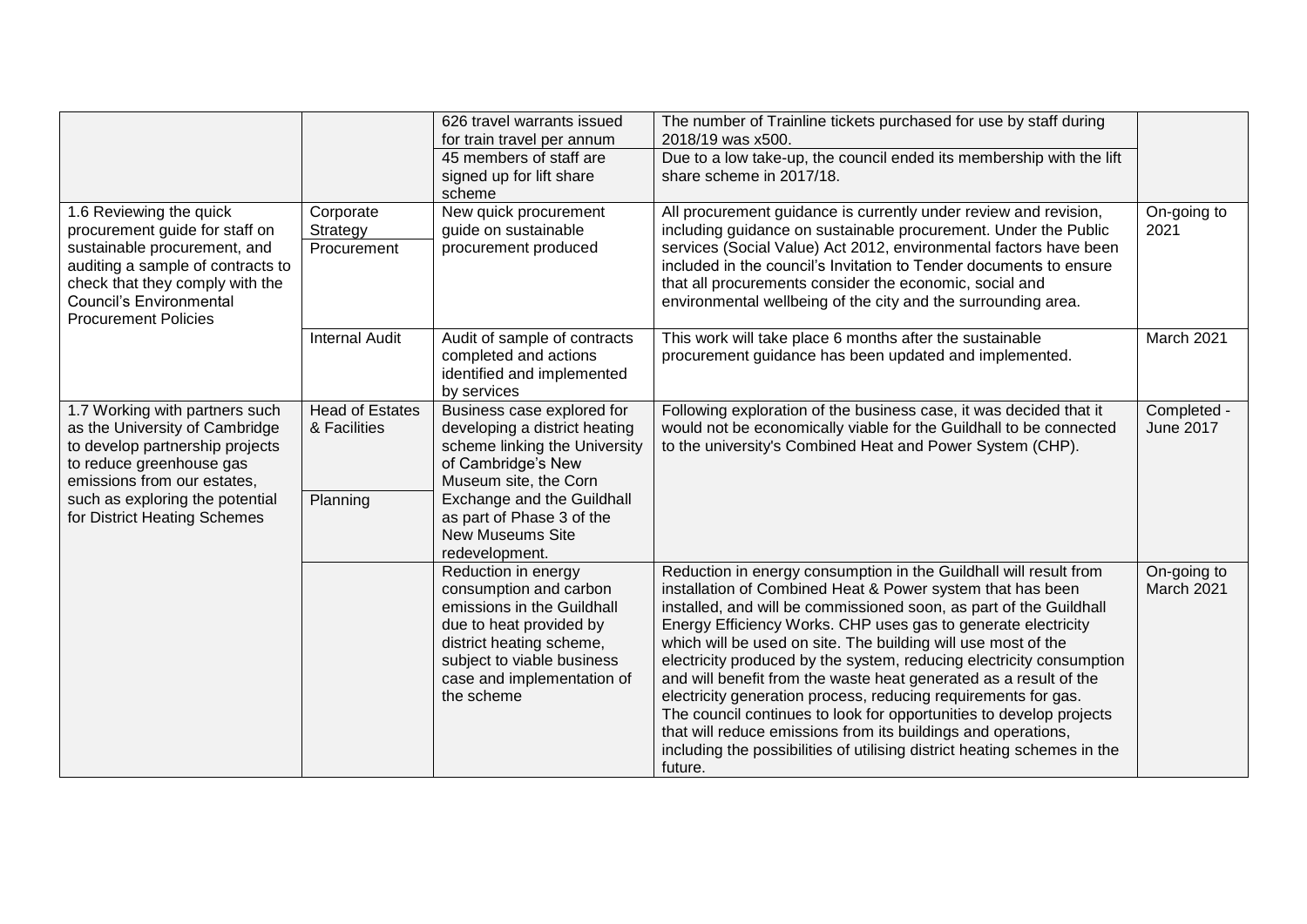| 1.8 Working with partner          | Director of     | Climate change and           | The project to consolidate and rationalise the server infrastructure  | On-going to |
|-----------------------------------|-----------------|------------------------------|-----------------------------------------------------------------------|-------------|
| Councils in shared service        | <b>Business</b> | environmental sustainability | across HDC, CCC and SCDC is close to completion (Aug 2019).           | March 2021  |
| arrangements and new delivery     | Transformation  | considerations are           |                                                                       |             |
| bodies (e.g. the Tourism          |                 | addressed in shared service  | The Council Anywhere project to replace desktop hardware with         |             |
| <b>Destination Management</b>     |                 | arrangements and new         | laptops across HDC, CCC and SCDC and to support flexible              |             |
| Organisation) to ensure climate   |                 | delivery bodies              | working is currently in deployment phase and is expected to be        |             |
| change and environmental          |                 |                              | completed in early 2020.                                              |             |
| sustainability considerations are |                 |                              |                                                                       |             |
| addressed                         |                 |                              | A project to procure and implement Hybrid Mail and other bulk         |             |
|                                   |                 |                              | printing requirements is underway, which will put in place a contract |             |
|                                   |                 |                              | for HDC, CCC, SCDC and the Combined Authority during 2020.            |             |
|                                   |                 |                              | This will consolidate the printing and posting of any printed         |             |
|                                   |                 |                              | correspondence to reduce costs.                                       |             |

| Actions to deliver Objective 2 - Reducing energy consumption and emissions from homes and businesses in Cambridge and tackling fuel poverty, by<br>promoting energy efficiency measures, sustainable construction, renewable energy sources and behaviour change |                               |  |                                                                                                                      |  |                                                                                                                                                                                                                                                                                                                                                                                                                                                                                                                                                                                                                                             |                                       |
|------------------------------------------------------------------------------------------------------------------------------------------------------------------------------------------------------------------------------------------------------------------|-------------------------------|--|----------------------------------------------------------------------------------------------------------------------|--|---------------------------------------------------------------------------------------------------------------------------------------------------------------------------------------------------------------------------------------------------------------------------------------------------------------------------------------------------------------------------------------------------------------------------------------------------------------------------------------------------------------------------------------------------------------------------------------------------------------------------------------------|---------------------------------------|
| <b>Activity</b>                                                                                                                                                                                                                                                  | <b>Service</b>                |  | Performance<br>measures/outcomes                                                                                     |  | <b>Progress</b>                                                                                                                                                                                                                                                                                                                                                                                                                                                                                                                                                                                                                             | <b>Expected</b><br>completion<br>date |
| 2.1 Supporting residents to<br>improve the energy efficiency of<br>their property through the Action<br>on Energy scheme.                                                                                                                                        | <b>Environmental Services</b> |  | Number of completed<br>installs of domestic energy<br>efficiency measures<br>facilitated through Action on<br>Energy |  | There has been a significant lack of national funding and<br>schemes available to support private sector energy efficiency<br>improvements. However, we have agreed a joint countywide<br>statement of intent that allows us to set Cambridgeshire<br>specific qualifying criteria to distribute national Energy<br>Company Obligation funding. The Action on Energy scheme<br>will be used to target this funding in 2019/20, with the view to<br>developing partnerships to assist with this approach.<br>We also secured access to Warm Homes Funding and<br>expect social housing providers to benefit from that funding in<br>2019/20. | On-going to<br>March 2021             |
| 2.2 Progressively improving the<br>energy efficiency of harder-to-<br>treat City Council homes, with<br>the aim of bringing them up to at<br>least a C-rating.                                                                                                   | <b>Estates and Facilities</b> |  | Number of hard-to-treat<br><b>City Council properties</b><br>where energy efficiency<br>ratings have been improved   |  | The Council is maintaining a data base of EPCs for City<br>Council homes. EPCs have been used to identify any loft<br>insulation required in properties and a programme of loft<br>insulation has targeted those with less than 100mm. The<br>Council commissioned a programme of external wall<br>insulation for properties that were currently rated D or lower.<br>Thirty-seven houses had external wall insulation installed.                                                                                                                                                                                                           | On-going to<br>2021                   |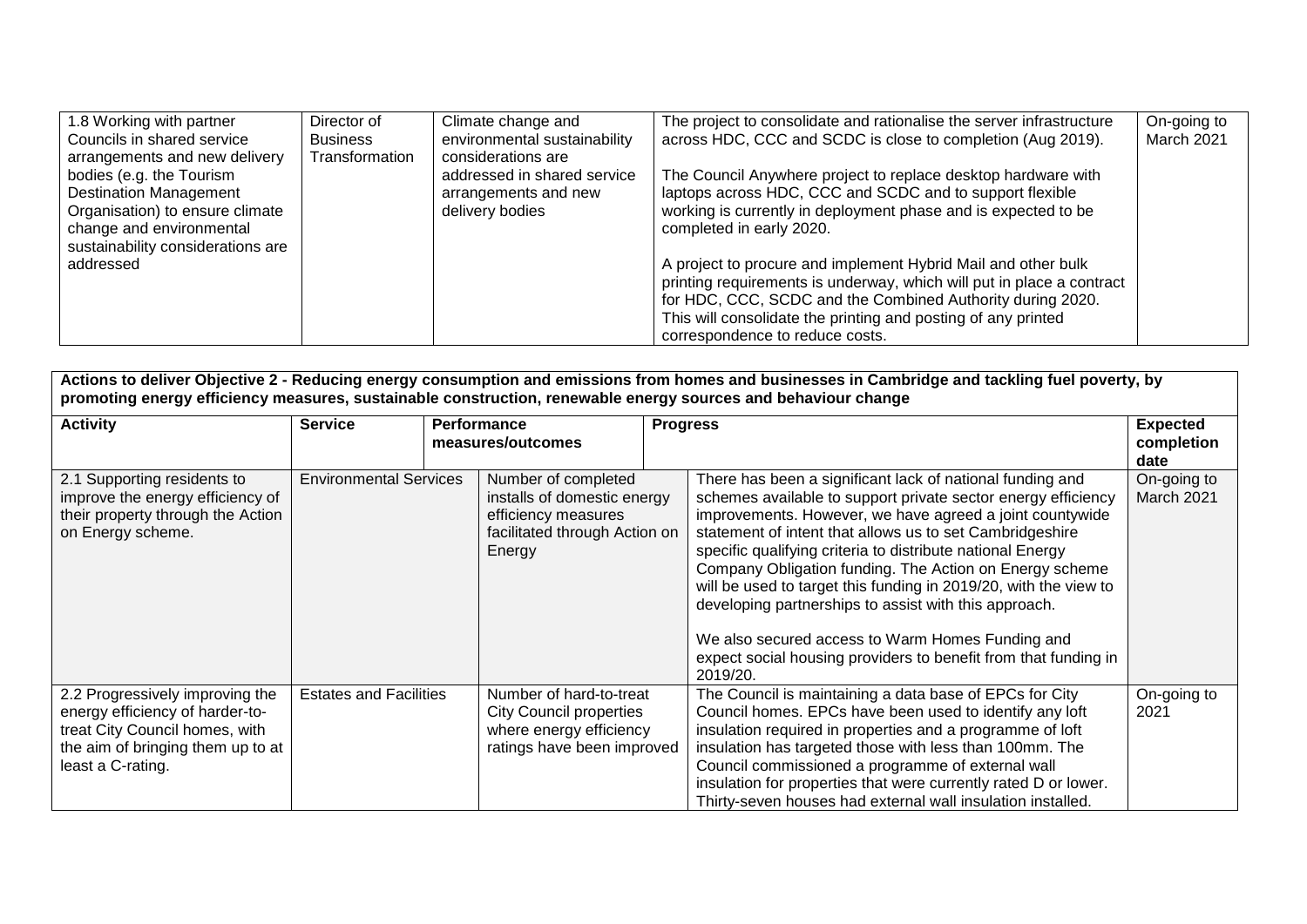|                                                                                                                                                                                                                                                                                                                                                                                                                                                 |                               | Number of City Council<br>properties with an energy<br>efficiency rating of C or<br>above                    | Blocks of flats in Ainsdale and Tweedale had cavity wall<br>insulation installed.<br>The Council's EPC database shows that 1,977 properties<br>have an energy efficiency rating of C or above (in 17/18 there<br>were 1806 and in 16/17 there were 1,651). The current<br>average EPC score across all properties is 71 (a C rating).<br>This rating is higher than the average for domestic properties<br>which is 60 (a D rating). |                          |
|-------------------------------------------------------------------------------------------------------------------------------------------------------------------------------------------------------------------------------------------------------------------------------------------------------------------------------------------------------------------------------------------------------------------------------------------------|-------------------------------|--------------------------------------------------------------------------------------------------------------|--------------------------------------------------------------------------------------------------------------------------------------------------------------------------------------------------------------------------------------------------------------------------------------------------------------------------------------------------------------------------------------------------------------------------------------|--------------------------|
| 2.3 Implementing the City<br>Council's Fuel and Water<br>Poverty Action Plan (linked to<br>the Anti-Poverty Strategy),<br>including:                                                                                                                                                                                                                                                                                                            | <b>Environmental Services</b> | Number of residents in low<br>income target areas taking<br>up either energy or water<br>saving measures     | The work of the Fuel and Water Poverty Officer helped 228<br>households to install energy or water saving measures in<br>2018/19. 81 home visits were carried out throughout this<br>period.                                                                                                                                                                                                                                         | Ongoing to<br>March 2021 |
| Piloting water meters in a<br>selection of 1 or 2 bedroom<br>council-owned properties                                                                                                                                                                                                                                                                                                                                                           |                               |                                                                                                              |                                                                                                                                                                                                                                                                                                                                                                                                                                      |                          |
| Developing a water<br>conservation information<br>leaflet for inclusion in<br>welcome packs for tenants<br>moving into council-owned<br>properties and at City<br>Homes offices<br>Drop in sessions to distribute<br>water and energy saving<br>measures and provide<br>information on energy<br>efficiency measures to<br>residents<br>Targeted promotion to<br>private landlords on the<br>benefits of installing energy<br>and water savings |                               | Number of residents in low<br>income target areas taking<br>up water meters or moving<br>to an assessed rate | We are not able to access data from Cambridge Water and<br>therefore cannot report on water meter uptake.<br>We<br>continue to provide support to encourage and promote the<br>switch to water meters, applications to the assure tariff for<br>low income residents, and support the adoption of water<br>efficiency activity.                                                                                                      |                          |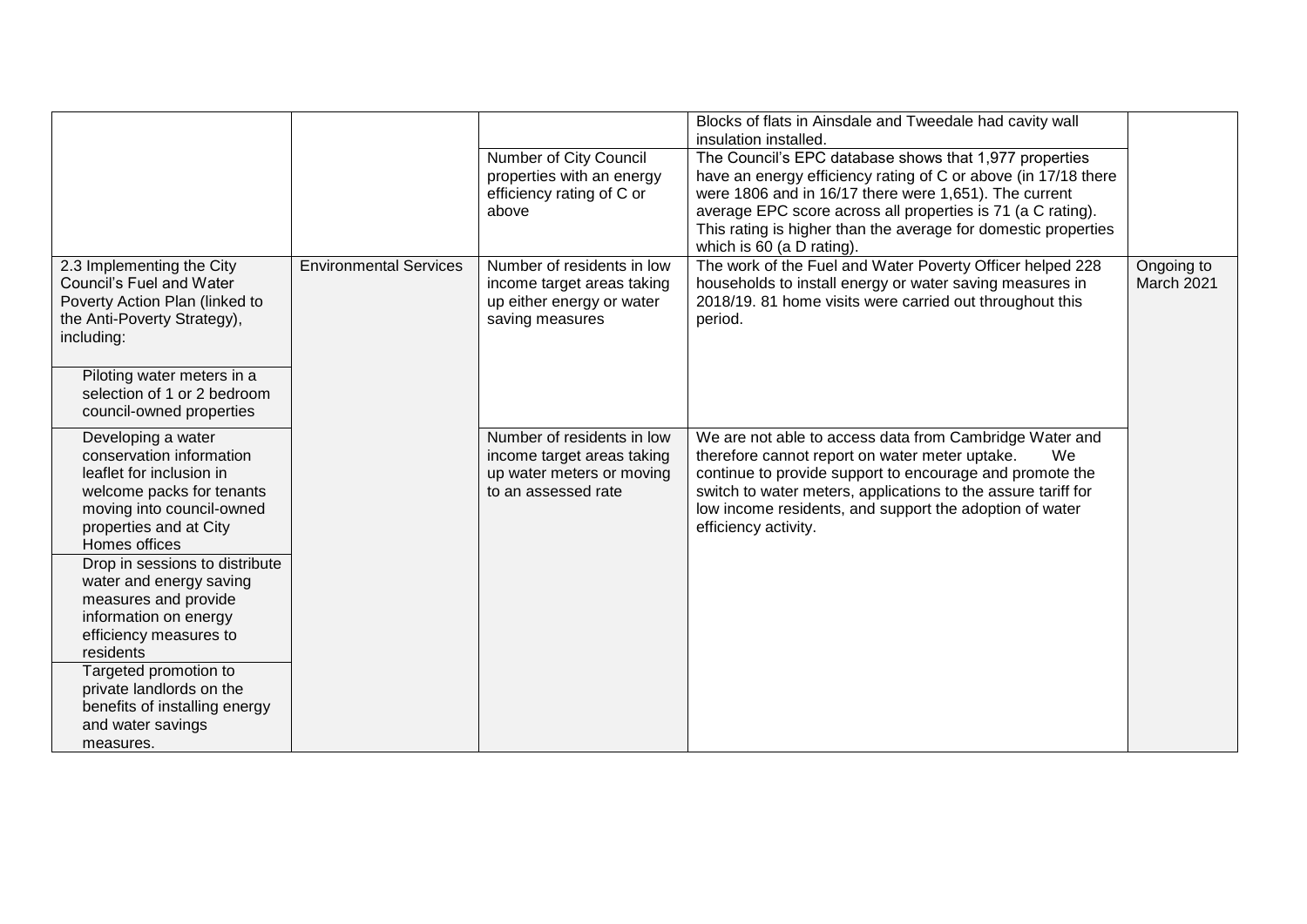| up advice on reducing their<br>for small and medium sized businesses (SME) in September<br>and community groups to<br>2021<br>provide advice to businesses on<br>energy consumption and<br>2018 which was delivered by the Carbon Trust and<br>wider sustainability issues<br>Peterborough Environment City Trust (PECT), Business<br>reducing energy consumption<br>and emissions as part of wider<br>Energy Efficiency Cambridge and Peterborough programme<br>advice on sustainability<br>(BEECP) which offers support in the form of a free energy<br>review and grant funding. The Green Business Fund event<br>aimed to help SMEs to save money on energy bills and apply<br>for energy-related grant funding of up to £20,000. In March<br>2019, BEECP awarded a grant of £18,000 to Kelsey<br>Kerridge Sports Centre to replace the main sports hall<br>lighting with LED alternatives.<br>Through the Council's Sustainable City Fund, which supports<br>voluntary and community organisations to deliver activity to<br>support the Council's Climate Change Strategy in the city,<br>various projects have supported small businesses in the city<br>to reduce their emissions:<br>SME food businesses were helped to monitor, measure<br>and reduce their food waste and encouraged to reduce it<br>through Cambridge Sustainable Food's award scheme:<br>https://cambridgesustainablefood.org/pledge-award-<br>scheme<br>SMEs were helped to understand how to reduce the use<br>of single-use plastics and choose more sustainable<br>packaging at a workshop event delivered by the<br>Cambridge Eco-Living Initiative.<br>2.6 Encouraging landlords to<br>Number of private landlords<br>Following the introduction of the minimum standards for<br>On-going to<br><b>Environmental Services</b><br>improve the energy efficiency of<br>energy efficiency (MEES) in the private rented sector, we are<br>provided with assistance to<br>2021<br>improve the energy<br>working on a Government funded trial with PECT and<br>their properties. | 2.4 Working with partners in<br>Cambridge Retrofit to mobilise<br>public and private finance for<br>investment in large-scale retrofit<br>of buildings and estates in<br>Cambridge and promote<br>exemplar projects and good<br>practice | <b>Environmental Services</b> | Value of public and private<br>finance invested in large<br>scale retrofit of buildings in<br>Cambridge<br>Number of exemplar retrofit<br>schemes delivered in<br>Cambridge | This project is no longer live.                              | Completed   |
|---------------------------------------------------------------------------------------------------------------------------------------------------------------------------------------------------------------------------------------------------------------------------------------------------------------------------------------------------------------------------------------------------------------------------------------------------------------------------------------------------------------------------------------------------------------------------------------------------------------------------------------------------------------------------------------------------------------------------------------------------------------------------------------------------------------------------------------------------------------------------------------------------------------------------------------------------------------------------------------------------------------------------------------------------------------------------------------------------------------------------------------------------------------------------------------------------------------------------------------------------------------------------------------------------------------------------------------------------------------------------------------------------------------------------------------------------------------------------------------------------------------------------------------------------------------------------------------------------------------------------------------------------------------------------------------------------------------------------------------------------------------------------------------------------------------------------------------------------------------------------------------------------------------------------------------------------------------------------------------------------------------------------------------------------------------|------------------------------------------------------------------------------------------------------------------------------------------------------------------------------------------------------------------------------------------|-------------------------------|-----------------------------------------------------------------------------------------------------------------------------------------------------------------------------|--------------------------------------------------------------|-------------|
|                                                                                                                                                                                                                                                                                                                                                                                                                                                                                                                                                                                                                                                                                                                                                                                                                                                                                                                                                                                                                                                                                                                                                                                                                                                                                                                                                                                                                                                                                                                                                                                                                                                                                                                                                                                                                                                                                                                                                                                                                                                               | 2.5 Commissioning voluntary                                                                                                                                                                                                              | <b>Corporate Strategy</b>     | Up to 15 businesses taking                                                                                                                                                  | The Council hosted a free energy efficiency training session | On-going to |
|                                                                                                                                                                                                                                                                                                                                                                                                                                                                                                                                                                                                                                                                                                                                                                                                                                                                                                                                                                                                                                                                                                                                                                                                                                                                                                                                                                                                                                                                                                                                                                                                                                                                                                                                                                                                                                                                                                                                                                                                                                                               |                                                                                                                                                                                                                                          |                               | efficiency of their                                                                                                                                                         | Peterborough City Council to identify what resources and     |             |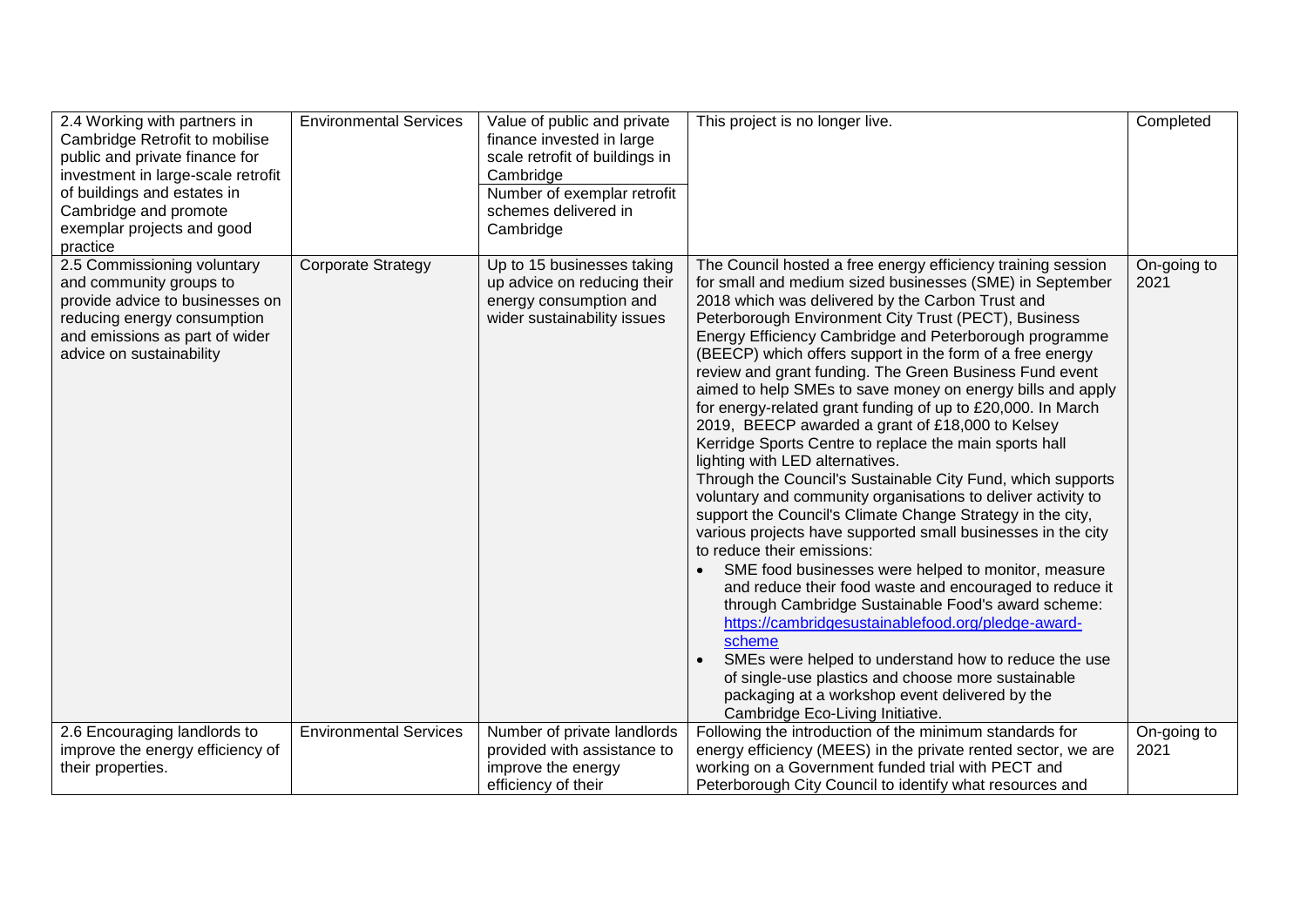|                                                                                                                                                                                                                                                                                                                                                                         |                                                | properties.                                                                                                                                                                                                               | support are required to allow Local Authorities to implement<br>this new legislation. We are also currently in the process of<br>seeking delegated authority from Cambridgeshire County<br>Council to be able to enforce Energy Performance<br>Certificates for properties, and identifying opportunities to<br>target low rated properties in line with MEES<br>Regulations. We are aiming to be in a position to enforce the<br>new legislation from April 2020. |                                                                                |
|-------------------------------------------------------------------------------------------------------------------------------------------------------------------------------------------------------------------------------------------------------------------------------------------------------------------------------------------------------------------------|------------------------------------------------|---------------------------------------------------------------------------------------------------------------------------------------------------------------------------------------------------------------------------|--------------------------------------------------------------------------------------------------------------------------------------------------------------------------------------------------------------------------------------------------------------------------------------------------------------------------------------------------------------------------------------------------------------------------------------------------------------------|--------------------------------------------------------------------------------|
| 2.7 Requiring new non-domestic<br>properties to be constructed to<br><b>BREEAM Excellent</b><br>sustainability standards, through<br>policies in the new Local Plan                                                                                                                                                                                                     | Planning                                       | Percentage of new non-<br>domestic properties to<br>constructed to BREEAM<br>Excellent sustainability<br>standards in Cambridge                                                                                           | 2018/19:<br>BREEAM 'excellent' achieved for 6 buildings<br>BREEAM 'very good' achieved for 2 buildings<br>Passivhaus has been put forward for 2 college schemes in<br>the last 18 months.                                                                                                                                                                                                                                                                          | On-going<br>from the<br>adoption of<br>the new<br>Local Plan in<br>autumn 2018 |
| 2.8 Working with developers to<br>deliver sustainable housing<br>developments in Cambridge<br>and promoting sustainable<br>construction methodologies,<br>including the new Home Quality<br>Mark standard currently being<br>developed by the Building<br>Research Establishment (BRE)<br>and the Council's own<br>Sustainable Housing<br>Specification once developed. | <b>Housing Development</b><br>Agency, Planning | Numbers of new homes<br>delivered by private<br>developers which meet the<br><b>BRE's Home Quality Mark,</b><br>the Council's Sustainable<br>Housing Specification, or<br>other sustainable<br>construction methodologies | Sites with Legacy Code for Sustainable Homes requirements:<br>186 units at Eddington at Level 5 of the Code for Sustainable<br>Homes.                                                                                                                                                                                                                                                                                                                              | On-going to<br>March 2021                                                      |
| 2.9 Working in partnership with<br>social landlords, developers and<br>architects through the Good<br>Homes Alliance to share<br>knowledge and learning on<br>sustainable construction and<br>promote the application of these<br>principles in new developments<br>in Cambridge.                                                                                       | <b>Housing Development</b><br>Agency, Planning | Successful engagement<br>with partners in the Good<br>Homes Alliance, including<br>to inform development of<br>Sustainable Housing<br>Specification                                                                       | Complete - The Housing Design Guide is now in use for<br>HDA schemes. The Council remains a member of the Good<br>Homes Alliance and is currently engaged in work to develop<br>guidance for planners on overheating in new homes. We are<br>also a member of the UK Green Building Council and are<br>engaged in work on net zero carbon policy and the role of<br>local planning authorities in setting sustainability standards<br>for new developments.        | Completed -<br>March 2016                                                      |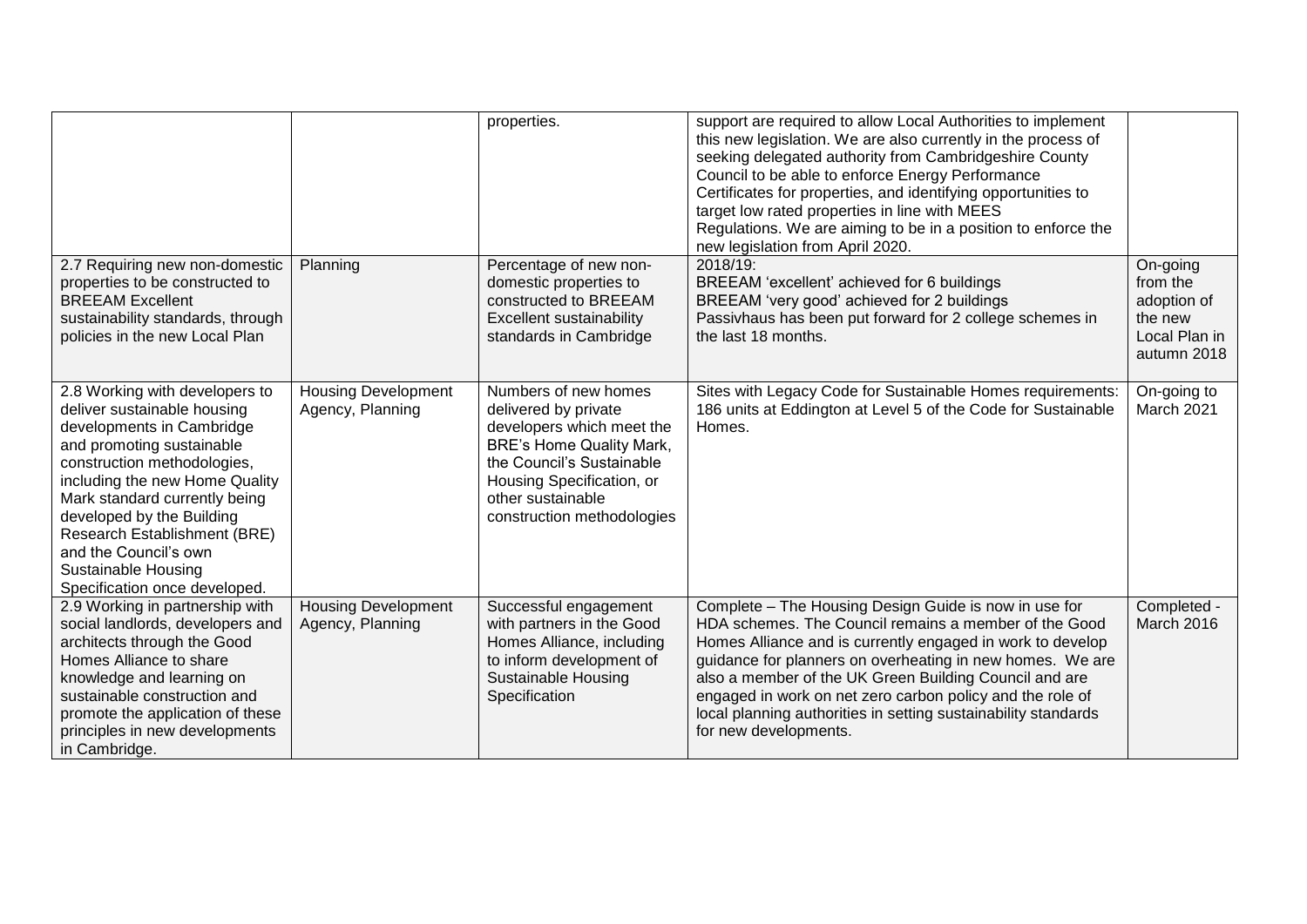| 2.10 Constructing all new City                                                                                                                                                                                                                         | Planning                             | <b>City Council Sustainable</b>                                                     | City Council Sustainable Housing Design Guide is now                                                                                                                                                                                                                                                                                                                                                                                                                                                                                                                                                                                                                                                                                                                                                                                                                                                                                                                                                                                                                                                                                                                                                                                                                                                                                                                                                                                                                                                                                                                                                                                                                                                                                                                                                                                                                                           | Completed -           |
|--------------------------------------------------------------------------------------------------------------------------------------------------------------------------------------------------------------------------------------------------------|--------------------------------------|-------------------------------------------------------------------------------------|------------------------------------------------------------------------------------------------------------------------------------------------------------------------------------------------------------------------------------------------------------------------------------------------------------------------------------------------------------------------------------------------------------------------------------------------------------------------------------------------------------------------------------------------------------------------------------------------------------------------------------------------------------------------------------------------------------------------------------------------------------------------------------------------------------------------------------------------------------------------------------------------------------------------------------------------------------------------------------------------------------------------------------------------------------------------------------------------------------------------------------------------------------------------------------------------------------------------------------------------------------------------------------------------------------------------------------------------------------------------------------------------------------------------------------------------------------------------------------------------------------------------------------------------------------------------------------------------------------------------------------------------------------------------------------------------------------------------------------------------------------------------------------------------------------------------------------------------------------------------------------------------|-----------------------|
| Council homes and housing                                                                                                                                                                                                                              |                                      | <b>Housing Specification</b>                                                        | adopted and is in use for Housing Development Agency                                                                                                                                                                                                                                                                                                                                                                                                                                                                                                                                                                                                                                                                                                                                                                                                                                                                                                                                                                                                                                                                                                                                                                                                                                                                                                                                                                                                                                                                                                                                                                                                                                                                                                                                                                                                                                           | February              |
| delivered with partners to a new                                                                                                                                                                                                                       |                                      | developed                                                                           | (HAD) schemes                                                                                                                                                                                                                                                                                                                                                                                                                                                                                                                                                                                                                                                                                                                                                                                                                                                                                                                                                                                                                                                                                                                                                                                                                                                                                                                                                                                                                                                                                                                                                                                                                                                                                                                                                                                                                                                                                  | 2017                  |
| <b>Sustainable Housing</b><br>Specification, incorporating the<br><b>Good Homes Alliance</b><br>standards, which seek to ensure<br>homes which promote good<br>health and wellbeing for<br>residents, have proven<br>performance and are low<br>carbon | <b>Housing Development</b><br>Agency | Sustainable Housing<br>specification applied to<br>schemes delivered by the<br>HDA. | The Sustainable Housing Design Guide is included as part of<br>the brief and contract for all City Council developed schemes.<br>Developments at Anstey Way and Mill Road Depot are<br>meeting the energy and water requirements of the Housing<br>Design Guide, utilising the following measures:<br>Mill Road Depot:<br>• 19% improvement over current Building Regulations (so<br>equivalent to Code Level 4 energy requirements). Fabric first<br>approach, followed by the use of PV Panels and gas CHP,<br>which were predicted to reduce emissions by 68,000<br>kg/CO2/annum<br>• Provision of electric vehicle charging points, with all houses<br>with garages having slow active charging points, a further 10<br>slow active charging points in the basement car park and 40<br>slow passive charging spaces (ducting and loading capacity<br>provided) in the basement car park;<br>• Provision of a dedicated car club space;<br>• Cycle parking provision above adopted cycle parking<br>standards;<br>• Mechanical Ventilation with Heat Recovery<br>• Overheating analysis undertaken using the latest CIBSE<br>methodology as required by the Design Guide<br>Mill Road Depot Phase 2:<br>• Achievement of BREEAM excellent for the new community<br>centre:<br>• The use of mechanical ventilation with heat recovery, with<br>units including a summer bypass mode;<br>• The use of water efficiency measures to achieve water use<br>of no more than 110 litres/ person/ day for the residential<br>units. For the community centre the scheme is targeting 3<br>out of a possible 5 BREEAM credits for water use, which<br>equates to a 40% improvement over the baseline scenario.<br>• The analysis of the risk of overheating in the new homes<br>using the CIBSE TM59 and TM52 methodology. 25 out of the<br>50 units have been assessed and all pass the performance | March 2017<br>onwards |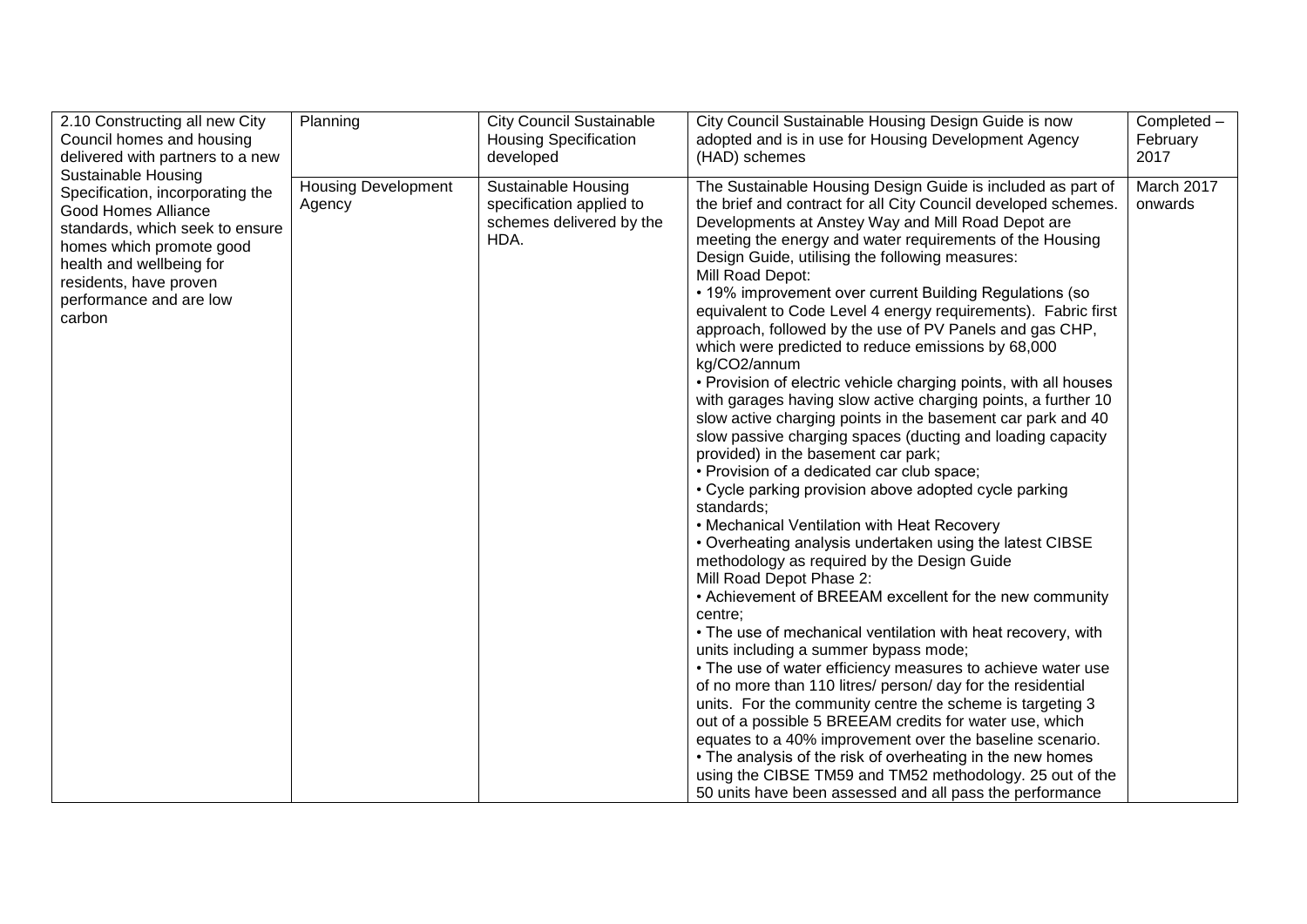|                                                                                                                                                                                     |                                       |                                                                                                                                                                                                        | criteria for 2020 and 2050 weather data.<br>• The proposed use of green roofs on building B-10.<br>• Connection to the CHP being provided on Phase 1.<br>Alongside fabric improvements and energy efficiency<br>measures, this approach is predicted to reduce emissions<br>associated with the new residential development by 40.64%<br>and meets the Code 4 energy requirements.                                                                                                                                                                                                                                                                                                                                                                                                                                                                            |                                                                            |
|-------------------------------------------------------------------------------------------------------------------------------------------------------------------------------------|---------------------------------------|--------------------------------------------------------------------------------------------------------------------------------------------------------------------------------------------------------|---------------------------------------------------------------------------------------------------------------------------------------------------------------------------------------------------------------------------------------------------------------------------------------------------------------------------------------------------------------------------------------------------------------------------------------------------------------------------------------------------------------------------------------------------------------------------------------------------------------------------------------------------------------------------------------------------------------------------------------------------------------------------------------------------------------------------------------------------------------|----------------------------------------------------------------------------|
| 2.11 Promoting low carbon and<br>renewable energy provision in<br>new developments through<br>Local Plan policies                                                                   | Planning                              | Number of low carbon and<br>renewable energy<br>installations by type<br>requiring planning<br>permission<br>Total installed capacity of<br>low carbon and renewable<br>energy technologies by<br>type | Policy 8/16 of the 2006 Local Plan was implemented 19 times<br>during the 2017/18 monitoring year. As with previous years,<br>photovoltaic panels have proved to be the most common<br>technology used with an increased use of ground source heat<br>pumps for non-residential schemes (mostly centred around<br>developments on the University of Cambridge's West<br>Cambridge site). Additional monitoring carried out by officers<br>suggests policy 8/16 was applied to 41 schemes. Figures<br>from Cambridgeshire County Council show that no additional<br>renewable energy capacity was added in Cambridge, but this<br>data is for standalone renewable energy generation and does<br>not take into account renewable energy included as part of<br>new developments. As such, additional capacity will be<br>higher than monitoring data suggests. | On-going<br>from<br>adoption of<br>the new<br>Local Plan in<br>autumn 2018 |
| 2.12 Engaging in partnership<br>working where appropriate,<br>including County-wide and EU<br>funded projects, to promote<br>energy efficiency and low<br>carbon energy.            | Planning<br><b>Corporate Strategy</b> | Whether we have engaged<br>effectively in partnership<br>working; and project-<br>specific measures to be<br>identified as projects are<br>developed.                                                  | It is likely that there may be more schemes utilising<br>renewable and low carbon energy than the 19 listed above<br>due to the way in which monitoring takes place, and some<br>schemes that do not trigger the use of policy 8/16 may still<br>utilise renewable energy. Separate monitoring suggests<br>policy 8/16 was applied 41 times.                                                                                                                                                                                                                                                                                                                                                                                                                                                                                                                  | On-going to<br>March 2021                                                  |
| 2.13 Developing a coordinated<br>and comprehensive<br>communications programme to<br>encourage behaviour change by<br>residents and businesses and<br>reduce their carbon footprint | <b>Corporate Strategy</b>             | Awareness of climate<br>change issues and<br>changes in behaviour<br>amongst residents and<br>businesses                                                                                               | The Sustainability section on the council's website<br>(www.cambridge.gov.uk/sustainability) has been kept up to<br>date with the latest, relevant information for residents and<br>businesses in Cambridge to help them to reduce their carbon<br>emissions and help the council to achieve the objectives of<br>the Climate Change Strategy. A number of press releases<br>have been produced to promote the measures that have<br>been carried out by the council, including the LED lighting<br>and boiler upgrade at Mandela House and works carried out                                                                                                                                                                                                                                                                                                 | On-going to<br>2021                                                        |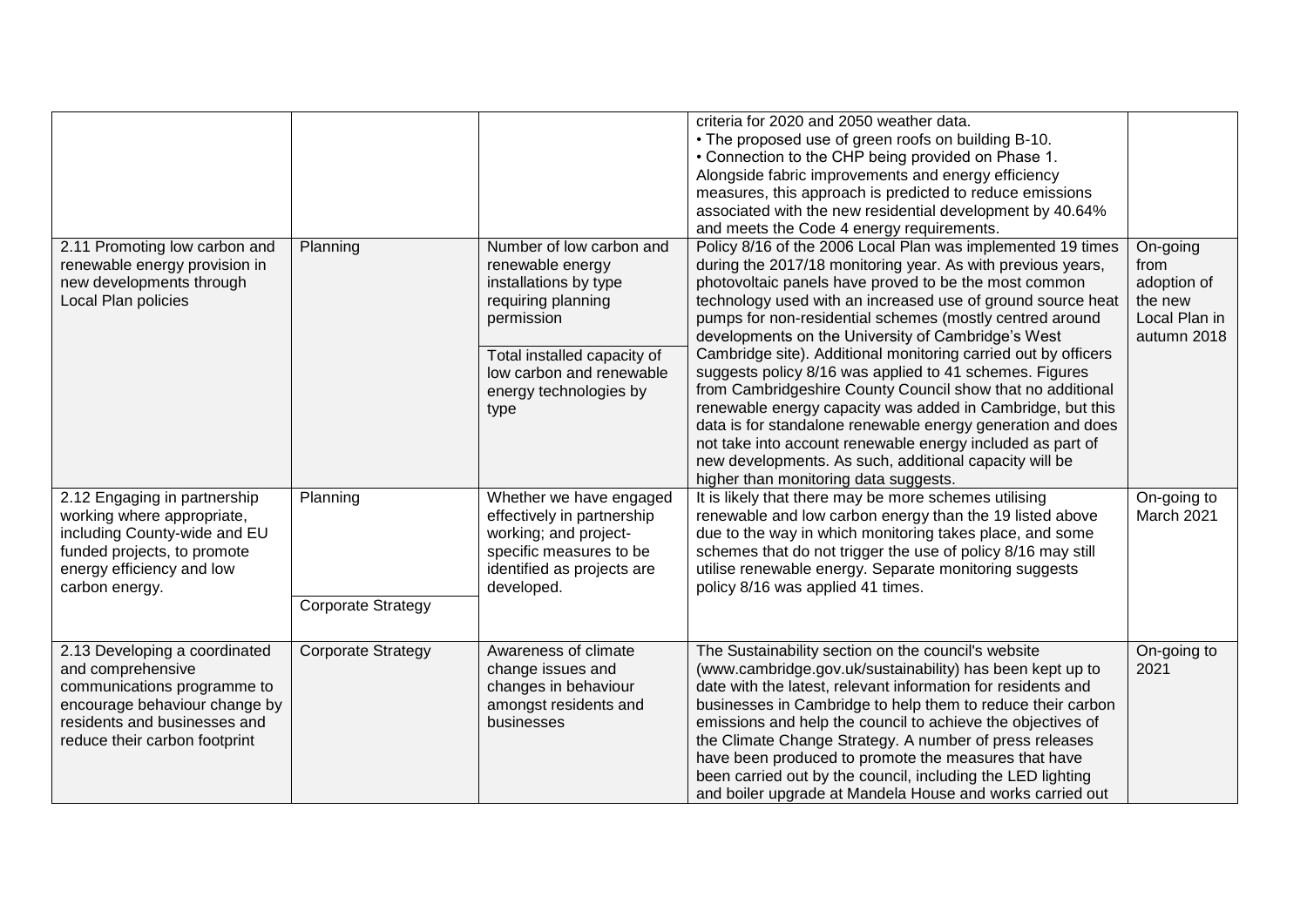|                                                                                  |          |                                                                                                 | at the Guildhall including the installation of solar photovoltaic<br>(PV) panels on the building and also on Parkside, Abbey and<br>Kings Hedges Pools, Whitefriars Sheltered Housing scheme,<br>Mandela House and the Crematorium. Cambridge Matters,<br>the council's newsletter, regularly features sustainability-<br>related articles on the activity of the council and how<br>residents can act, often linking in with national awareness-<br>raising campaigns such as Earth Hour. The council promoted<br>through social media and supported National Refill Days<br>when they were held in September 2018 and June 2019. The<br>council's publication 'Greening Your Home' which helps<br>residents with what they can do to reduce their carbon<br>emissions and save money has continued to be made<br>available at the Customer Service Centre, libraries, events,<br>through community-action groups, and has been promoted<br>on the council's social media channels. It is available to<br>download at: www.cambridge.gov.uk/greening-your-home. |                                                                            |
|----------------------------------------------------------------------------------|----------|-------------------------------------------------------------------------------------------------|------------------------------------------------------------------------------------------------------------------------------------------------------------------------------------------------------------------------------------------------------------------------------------------------------------------------------------------------------------------------------------------------------------------------------------------------------------------------------------------------------------------------------------------------------------------------------------------------------------------------------------------------------------------------------------------------------------------------------------------------------------------------------------------------------------------------------------------------------------------------------------------------------------------------------------------------------------------------------------------------------------------------------------------------------------------|----------------------------------------------------------------------------|
| 2.14 Introduce consequential<br>improvements policy as part of<br>the Local Plan | Planning | Numbers of applications to<br>which the policy is applied<br>and types of measures<br>installed | Monitoring of this policy has yet to commence, and will take<br>place as part of the Council's Annual Monitoring Report.                                                                                                                                                                                                                                                                                                                                                                                                                                                                                                                                                                                                                                                                                                                                                                                                                                                                                                                                         | On-going<br>from<br>adoption of<br>the new<br>Local Plan in<br>autumn 2018 |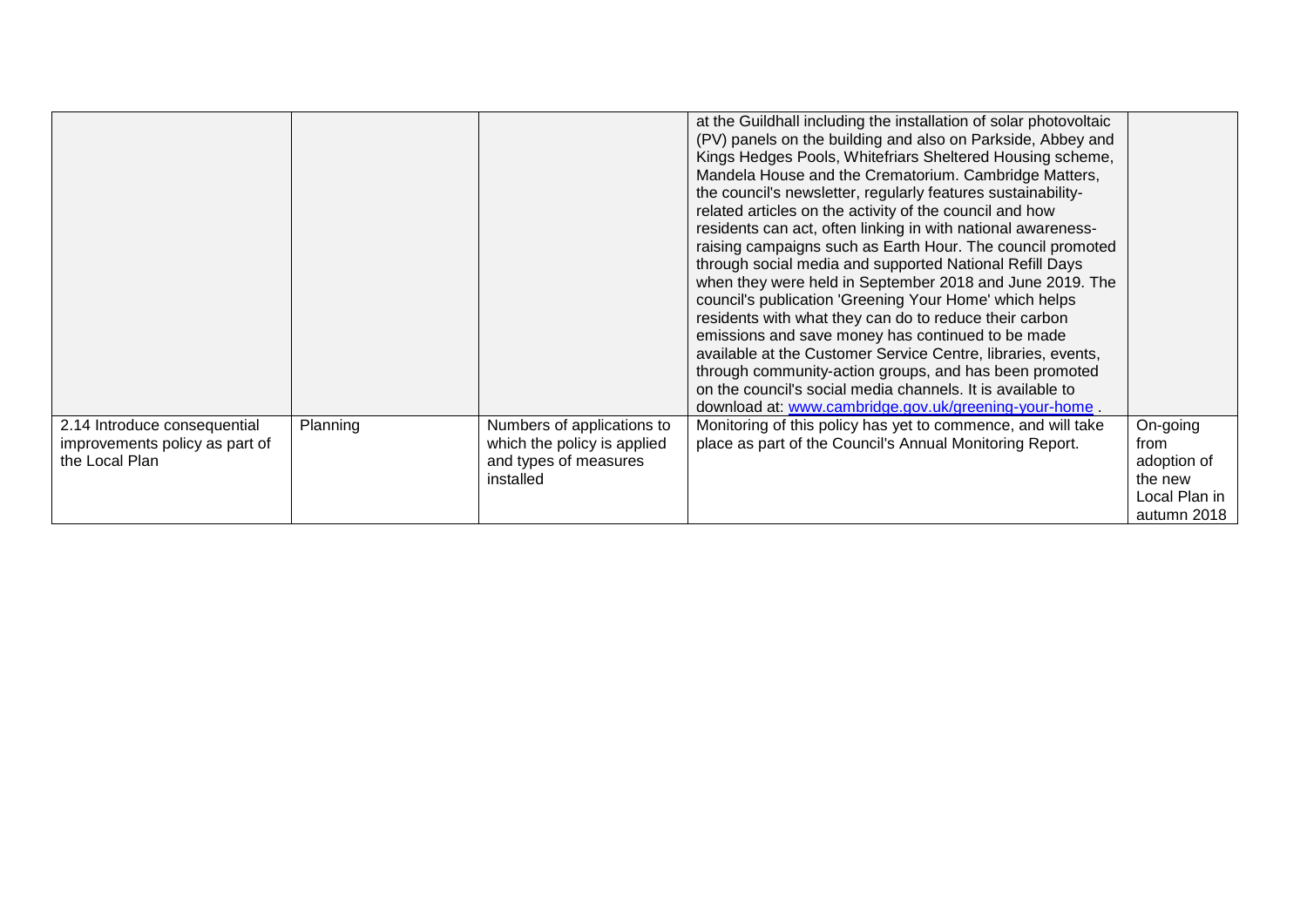**Actions to Deliver Objective 3 - Reducing emissions from transport by promoting sustainable transport, reducing car travel and traffic congestion and encouraging behaviour change**

| <b>Activity</b>                                                                                                                                  | <b>Service</b>                      | <b>Performance</b><br>measures/outcomes                               | <b>Progress</b>                                                                                                                                                                                                                                                                                                                                                                                                                                                                                                                                                                                                                                                                                                                                                                                                                               | Expected<br>completion<br>date |
|--------------------------------------------------------------------------------------------------------------------------------------------------|-------------------------------------|-----------------------------------------------------------------------|-----------------------------------------------------------------------------------------------------------------------------------------------------------------------------------------------------------------------------------------------------------------------------------------------------------------------------------------------------------------------------------------------------------------------------------------------------------------------------------------------------------------------------------------------------------------------------------------------------------------------------------------------------------------------------------------------------------------------------------------------------------------------------------------------------------------------------------------------|--------------------------------|
| 3.1 Investing in improvements to public<br>transport and cycling infrastructure<br>through the Greater Cambridge<br>Partnerships (GCP) to tackle | Greater<br>Cambridge<br>Partnership | Key schemes progressed,<br>including:<br>Milton Road bus priority     | Detailed Design complete end of July 2019. Contractor<br>Procurement underway - Skanska. October 2019<br>Executive Board to approve moving to construction.<br>Construction to commence November 2019                                                                                                                                                                                                                                                                                                                                                                                                                                                                                                                                                                                                                                         | Ongoing                        |
| congestion, reduce journey times,<br>reduce greenhouse gas emissions and<br>improve air quality                                                  |                                     | Madingley Road bus<br>priority                                        | A third and final pre consultation stakeholder workshop is<br>being held on 23 July to refine the draft options for public<br>consultation. The consultation will take place in November<br>including two options. The Executive Board will consider<br>the recommended option in early 2020.                                                                                                                                                                                                                                                                                                                                                                                                                                                                                                                                                 |                                |
|                                                                                                                                                  |                                     | Histon Road bus priority                                              | Detailed Design underway and due to be complete in<br>March 2020. Construction due to commence in Mid-2020.                                                                                                                                                                                                                                                                                                                                                                                                                                                                                                                                                                                                                                                                                                                                   |                                |
|                                                                                                                                                  |                                     | A428 to M11 segregated<br>bus route/A428 corridor<br>Park & Ride      | In October 2018, the Combined Authority review<br>concluded that GCP's work to recommend a preferred,<br>off-road route was robust and identified the optimal<br>solution for the Cambourne to Cambridge corridor. In<br>December 2018, the GCP's Executive Board reviewed the<br>Phase 1 route assessment, incorporating responses from<br>public consultation, presenting the off-road route as best<br>delivering project objectives and aligning with future CAM<br>proposals. In Feb/Mar 2019 a public consultation on<br>Phase 2 proposals for the link west of Madingley Mulch<br>roundabout to Bourn Airfield and on to Cambourne, and a<br>new Park & Ride facility was conducted. A single, end-to-<br>end link will be presented to the GCP Executive Board as<br>part of an Outline Business Case for decision in autumn<br>2019. |                                |
|                                                                                                                                                  |                                     | City Centre capacity<br>improvements/cross-city<br>cycle improvements | Cross City Cycle improvement - Hills Road was completed<br>in early 2018 including improvements to the Hills<br>Road/Long Road junction. Construction work is nearing<br>completion in Arbury Road to build raised cycle lanes. In<br>Green End Road (Links to Cambridge North Station) work<br>to provide kerb segregated cycle lanes has just<br>completed. Work is also nearing completion in Fulbourn<br>Road where raised cycle lanes, widened shared use paths                                                                                                                                                                                                                                                                                                                                                                          |                                |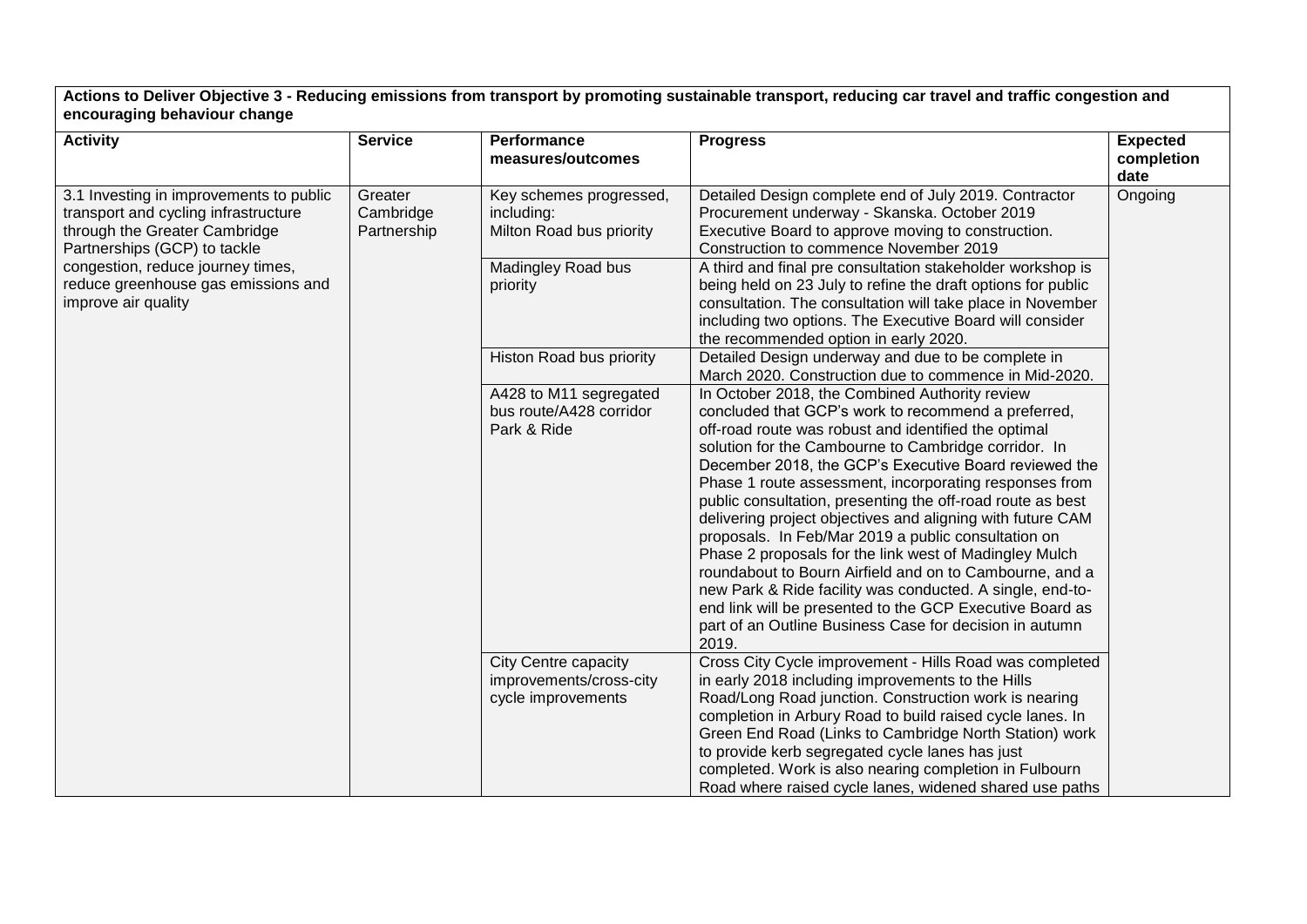|                                                                                                                                                                                                                                  |                                  | A1307 corridor bus priority/<br>additional Park & Ride                                    | and improved crossings have been built, and in Fen Ditton<br>(Links to East Cambridge and National Route 11 of the<br>National Cycle Network - NCN11) where paths and<br>crossings have been improved.<br>Quick wins completed (cycle lockers/racks at Babraham<br>Road P&R, and update to signal controller at Linton VC.<br>Tranche 2 projects planned for construction in Q3/Q4 or<br>2019/20 - right turn lane Granhams Road, Cycleway<br>improvement on Babraham Road, Toucan at Babraham<br>Research to make access to bus stop safer and<br>encourage cycling, E/B Bus Lane at A11, Toucan at<br>Hildersham to make access to bus stops safer and<br>encourage cycling, E/B bus lane at Linton and Cycleway<br>Improvement. Tranche 3 programmed for 2020/21<br>Financial year - Improvement to Haverhill Road junction,<br>Roundabout at Bartlow Road to improve access for buses, |                                                                                                |
|----------------------------------------------------------------------------------------------------------------------------------------------------------------------------------------------------------------------------------|----------------------------------|-------------------------------------------------------------------------------------------|--------------------------------------------------------------------------------------------------------------------------------------------------------------------------------------------------------------------------------------------------------------------------------------------------------------------------------------------------------------------------------------------------------------------------------------------------------------------------------------------------------------------------------------------------------------------------------------------------------------------------------------------------------------------------------------------------------------------------------------------------------------------------------------------------------------------------------------------------------------------------------------------|------------------------------------------------------------------------------------------------|
|                                                                                                                                                                                                                                  |                                  | Chisholm Trail off-road<br>walking and cycling route                                      | construction of rural travel hub.<br>Phase 1 & bridge - Construction contract was let in<br>October 2018 to Tarmac Ltd. Activity on site is now<br>ramping up with work about to commence on the piling<br>and supports for the bridge. The bridge itself is completed<br>and waiting in a fabricator's shed in Yorkshire. Phase 2 -<br>Construction of the Romsey section on Network Rail land<br>is now underway. Work is ongoing to secure land<br>agreements to make the route as permeable as possible.                                                                                                                                                                                                                                                                                                                                                                               |                                                                                                |
| 3.2 Ensuring through planning policy<br>that new developments are located in<br>Cambridge or in locations served by<br>high quality public transport<br>connections, as well as making<br>provision for cyclists and pedestrians | Planning                         | Monitoring of policy usage<br>as part of the development<br>management process.           | The local plans for Cambridge City and South<br>Cambridgeshire were adopted in 2018. A new local plan<br>in underway called the Greater Cambridge Local Plan<br>which is a joint plan between the two authorities. The<br>Issues and Options consultation for the GCLP will take<br>place in November / December 2019.                                                                                                                                                                                                                                                                                                                                                                                                                                                                                                                                                                     | Adoption of<br>the new<br>Greater<br>Cambridge<br>Local Plan is<br>expected to be<br>in 2023/4 |
| 3.3 Promoting low-emissions buses and<br>taxis in partnership with the County<br>Council, bus companies and taxi<br>companies (including current funding<br>bids to the Office for Low Emissions<br>Vehicles)                    | Environmental<br><b>Services</b> | First low emission buses in<br>place<br>% of buses in Cambridge<br>which are low emission | Latest 6 monthly data shows 36% bus mileage in Core<br>area delivered by EURO VI buses. However, there has<br>also been an increase in EURO III from 0.5% to 5% as<br>older buses were re-introduced on some services.<br>The EURO III buses are scheduled for replacement in                                                                                                                                                                                                                                                                                                                                                                                                                                                                                                                                                                                                              | March 2025                                                                                     |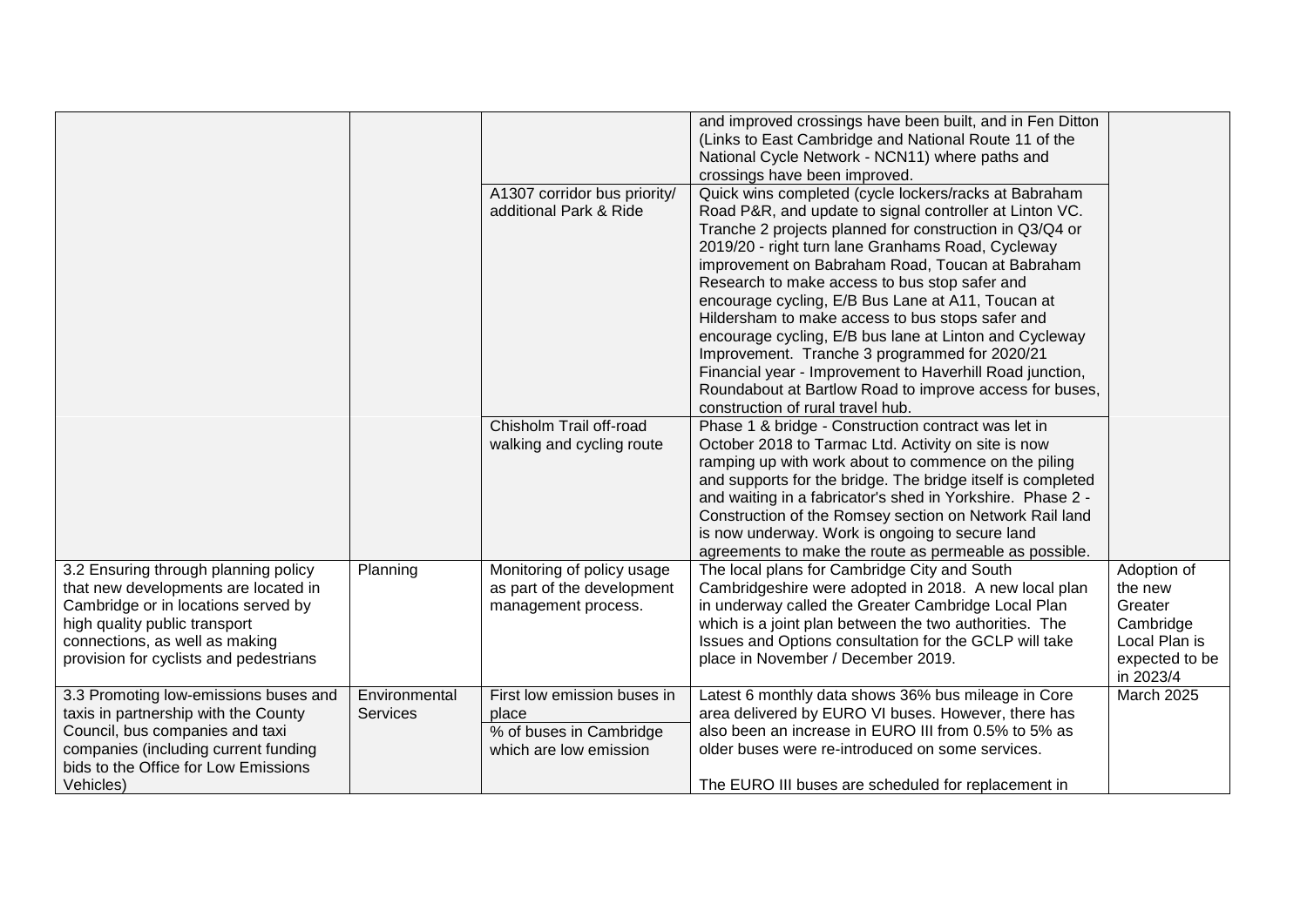|                                                                                                                                                                                                                                                                                                                        |                                  |                                                                                                                                                                               | September 2019.                                                                                                                                                                                                                                                                                                                                                                                                                                                                                                                                                                                                                                                                                                                                                                                                                                                                                                                                                                                                                                                                                                                                                                                                                                                                                                                                                                                                                                                                                                                                                                    |            |
|------------------------------------------------------------------------------------------------------------------------------------------------------------------------------------------------------------------------------------------------------------------------------------------------------------------------|----------------------------------|-------------------------------------------------------------------------------------------------------------------------------------------------------------------------------|------------------------------------------------------------------------------------------------------------------------------------------------------------------------------------------------------------------------------------------------------------------------------------------------------------------------------------------------------------------------------------------------------------------------------------------------------------------------------------------------------------------------------------------------------------------------------------------------------------------------------------------------------------------------------------------------------------------------------------------------------------------------------------------------------------------------------------------------------------------------------------------------------------------------------------------------------------------------------------------------------------------------------------------------------------------------------------------------------------------------------------------------------------------------------------------------------------------------------------------------------------------------------------------------------------------------------------------------------------------------------------------------------------------------------------------------------------------------------------------------------------------------------------------------------------------------------------|------------|
|                                                                                                                                                                                                                                                                                                                        |                                  |                                                                                                                                                                               |                                                                                                                                                                                                                                                                                                                                                                                                                                                                                                                                                                                                                                                                                                                                                                                                                                                                                                                                                                                                                                                                                                                                                                                                                                                                                                                                                                                                                                                                                                                                                                                    |            |
|                                                                                                                                                                                                                                                                                                                        |                                  | No. of taxis licenced by the<br>City Council that are hybrid<br>or electric                                                                                                   | Total number of electric/ hybrid taxis = $x87$ ( $x29$ more than<br>in 17/18). Broken down as follows:<br>Private Hire: Low emission/ hybrid = $x18$ , Ultra-low = $x1$ ,<br>Zero Emission = $x1$ .<br>Hackney Carriage: Low emission/ hybrid = x38, Zero<br>Emission = $x29$ .                                                                                                                                                                                                                                                                                                                                                                                                                                                                                                                                                                                                                                                                                                                                                                                                                                                                                                                                                                                                                                                                                                                                                                                                                                                                                                    | March 2025 |
| 3.4 Delivering a programme of public<br>realm improvements including through a<br>three-year Environmental Improvement<br>Programme (EIP), involving improving<br>cycle routes, improvements to access<br>and cycling facilities, remodelling street<br>corners and junctions, and changing<br>yellow lines on streets | Environmental<br><b>Services</b> | Improvement of cycling<br>facilities, cycle routes,<br>street corners and junctions<br>in Cambridge<br>N.B. subject to continued<br>availability of funding for<br><b>EIP</b> | Between May and July 2018 three locations had<br>improvements to cycle parking facilities, these included:<br>Queen Anne Terrace (QAT) Car Park: The existing<br>undercover cycle parking area (street level) at QAT<br>has been extended and re-arranged to provide an<br>increase in capacity from 29 cycle stands (58 spaces)<br>to 52 cycle stands (104 spaces). Two cargo bike<br>parking bays have been provided and at least 10% of<br>the new stands include a lower crossbar for smaller<br>(child sized) bikes to be attached.<br>To the front of QAT car park a new cycle parking area<br>has been created on a small length of what was<br>previously rough open ground. This space now<br>provides 8 cycle stands (16 spaces) with at least 10%<br>including a lower crossbar (as above).<br>East Road: On the wide footway outside the Espresso<br>Library Café on East Road a new cycle parking area<br>has been created as an extension to the nearby<br>existing cycle parking, which is frequently fully<br>occupied.<br>Jesus Green Lido: The existing cycle parking outside<br>the entrance to the pool has been increased to<br>support the increased demand from users of the pool<br>and also the events on the green space during the<br>warmer and dryer months.<br>Overall there has been an increase of 55 new stands<br>(110 spaces) across all sites, plus the addition of two<br>cargo bike bays at QAT. These facilities provide the<br>opportunity for a wider range of user to choose to<br>travel more sustainably; to date all stands have been | March 2019 |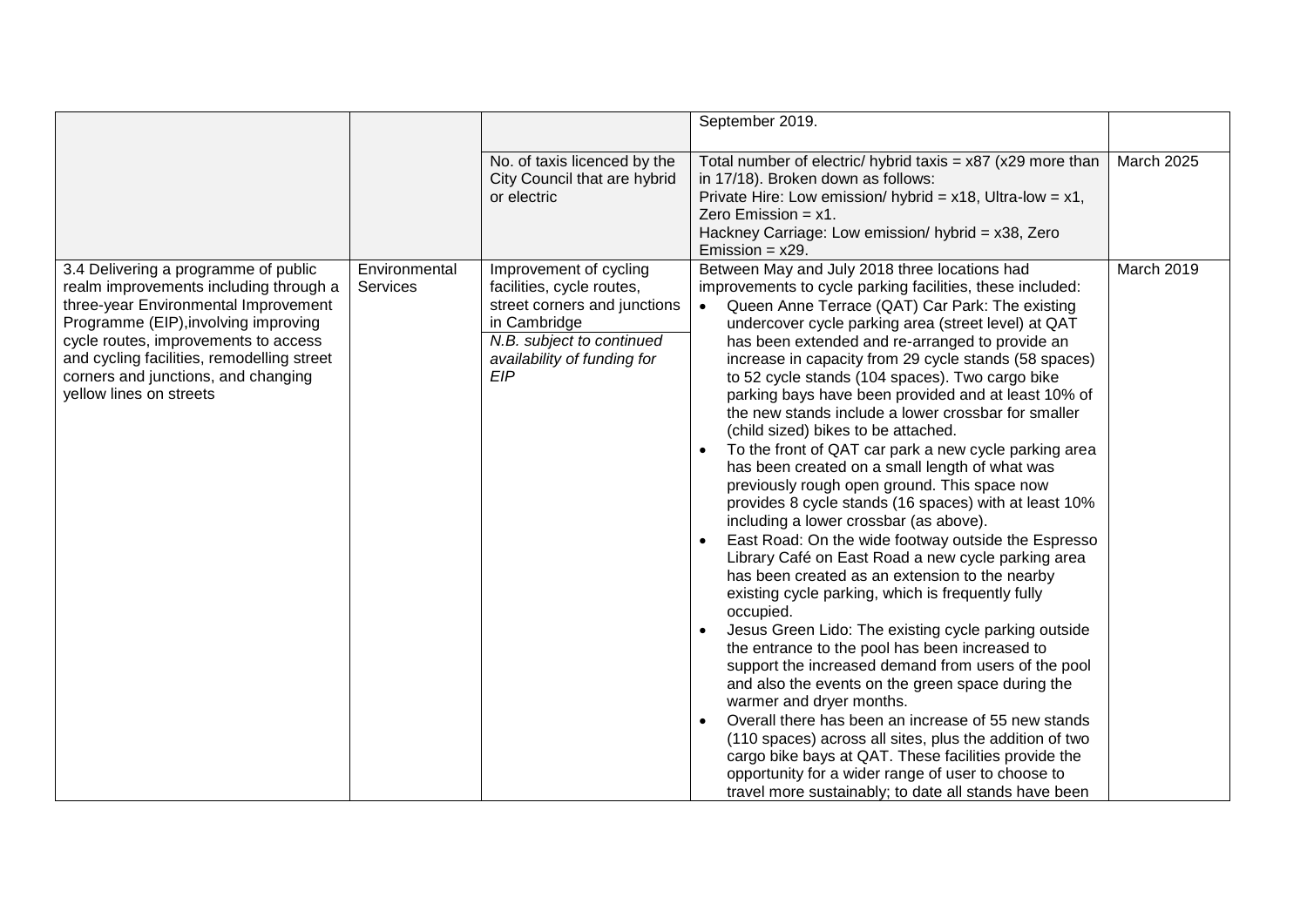|                                                                                                                                                                                                                                                                                                                          |                           |                                                                                                                                                                                                                                                  | and continue to be well used.<br>Upcoming improvements:<br>Up to a possible 10 new stands (20 cycle parking<br>$\bullet$<br>spaces) at various locations around Mitcham's Corner<br>$\circ$ 3 new stands (6 cycle parking spaces) at Free<br>School Lane<br>4 new stands (8 cycle parking spaces) at<br>$\circ$<br><b>Budleigh Close</b><br>3 new stands (6 cycle parking spaces) at<br>$\circ$<br><b>Taunton Close</b>                                                                                                                                                                                                                                                                                 |                           |
|--------------------------------------------------------------------------------------------------------------------------------------------------------------------------------------------------------------------------------------------------------------------------------------------------------------------------|---------------------------|--------------------------------------------------------------------------------------------------------------------------------------------------------------------------------------------------------------------------------------------------|---------------------------------------------------------------------------------------------------------------------------------------------------------------------------------------------------------------------------------------------------------------------------------------------------------------------------------------------------------------------------------------------------------------------------------------------------------------------------------------------------------------------------------------------------------------------------------------------------------------------------------------------------------------------------------------------------------|---------------------------|
| 3.5 Work with partners to facilitate<br>provision of electric charging hubs for all<br>types of vehicles in Cambridge,<br>including bikes.                                                                                                                                                                               | Environmental<br>Services | Number of electric charging<br>hubs provided in<br>Cambridge                                                                                                                                                                                     | There are now 6 charge points installed for taxi use at<br>Adam and Eve Car Park, Arbury Court and Newmarket<br>Road. Connection at Castle Hill should be completed in<br>the next 2 months with a further charge point at Eddington<br>planned for Autumn 2019. Further sites have been<br>identified and feasibility studies are being conducted<br>which will result in the installation of up to 21 charge<br>points for taxis.<br>Charge points for City Council owned car parks are<br>proposed with Parking Services undertaking a<br>procurement exercise to facilitate this. Park Street car<br>park has been identified to support electric vehicle<br>charging as part of its redevelopment. | On-going to<br>March 2021 |
| 3.6 Securing additional car club spaces<br>through planning policy and planning<br>permissions for major developments                                                                                                                                                                                                    | Planning                  | Number of additional car<br>club spaces delivered at<br>major developments in<br>Cambridge                                                                                                                                                       | Continuing to work with partners in delivering additional<br>car club spaces when required.                                                                                                                                                                                                                                                                                                                                                                                                                                                                                                                                                                                                             | On-going to<br>March 2021 |
| 3.7 Providing core funding for the Travel<br>for Cambridgeshire's (formally known as<br>Travel for Work) work to develop travel<br>plans for employers in the City and<br>encourage employees to travel to work<br>using sustainable modes of transport,<br>until the Partnership becomes<br>financially self-sustaining | Corporate<br>Strategy     | Number of employment<br>sites that Travel for<br>Cambridgeshire has<br>worked with to develop<br>employee sustainable<br>travel plans<br>Number of commuters<br>working at employers with<br>sustainable travel plans<br>supported by Travel for | The core funding agreement ended in March 2017. Travel<br>for Cambridgeshire continues to provide support for<br>businesses under a self-financing model.                                                                                                                                                                                                                                                                                                                                                                                                                                                                                                                                               | Completed -<br>March 2017 |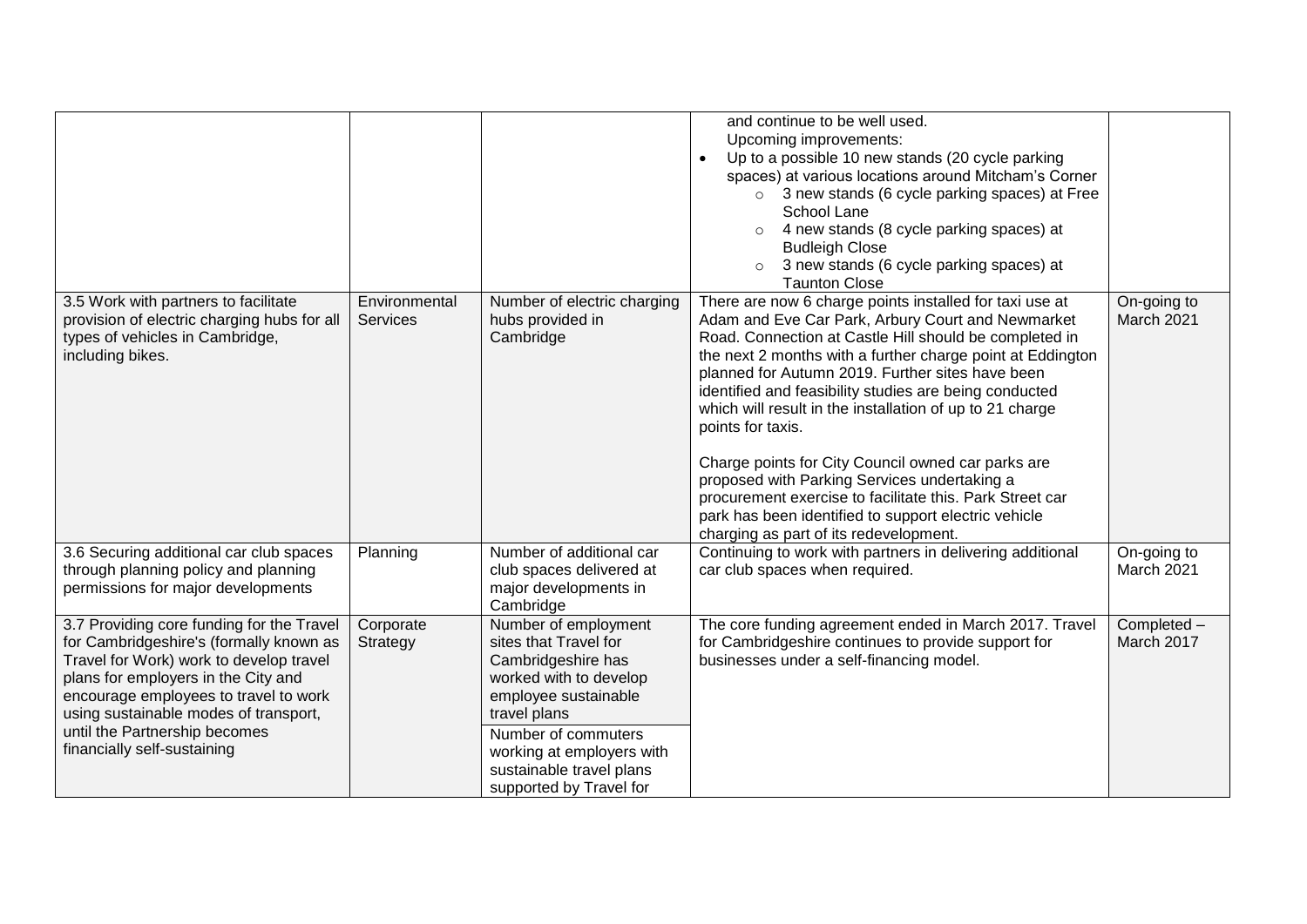|  | $\sim$<br>ำeshir⊾ |  |
|--|-------------------|--|
|  |                   |  |

| <b>Activity</b>                                                                                                                                                                                  | <b>Service</b>        | Performance<br>measures/outcomes                                        | <b>Progress</b>                                                                                                                                                                                                                                                                                                                                                                                                                                                                                                                                                                                                                                                                                                                                                                                                                                                 | <b>Expected</b><br>completion<br>date |
|--------------------------------------------------------------------------------------------------------------------------------------------------------------------------------------------------|-----------------------|-------------------------------------------------------------------------|-----------------------------------------------------------------------------------------------------------------------------------------------------------------------------------------------------------------------------------------------------------------------------------------------------------------------------------------------------------------------------------------------------------------------------------------------------------------------------------------------------------------------------------------------------------------------------------------------------------------------------------------------------------------------------------------------------------------------------------------------------------------------------------------------------------------------------------------------------------------|---------------------------------------|
| 4.1 Working with partners in the<br>Cambridge Sustainable Food network to<br>achieve Sustainable Food City status<br>for Cambridge and delivering key<br>actions in Sustainable Food Action Plan | Corporate<br>Strategy | Sustainable Food City<br>status achieved for<br>Cambridge               | Preparations to achieve the Silver Award for the city<br>continues with the Cambridge Sustainable Food network<br>looking to strengthen its evidence base. CSF has<br>enlarged its Partnership Board to incorporate further<br>sustainable food business representatives who will be<br>able to help identify and implement local actions for this<br>sector. Recent work has included the running the<br>Cambridge Vegetable Festival as a part of the year-long<br>Veg Cities campaign to celebrate local and seasonal<br>vegetables, encouraging people to eat less meat and<br>dairy to reduce impact on climate change. The timetable<br>for "Silver" award submission is as follows: 14 October<br>2019 is the first outline draft submission; 14 February<br>2020 is the full draft submission, and; 27 April 2020 final<br>application submission date. | Ongoing to<br>March 2021              |
|                                                                                                                                                                                                  |                       | Council-led actions in the<br>Sustainable Food Action<br>Plan delivered | During the period, the draft Greater Cambridge<br>Sustainable Design and Construction Supplementary<br>Planning Document (SPD) started its consultation. It<br>encourages local food growing, healthy eating and healthy<br>food environments. CSF has said it will respond positively<br>to these aspects, and in particular strongly support the<br>proposals for local food growing as a part of new<br>developments, which would contribute as one of the Silver<br>Award actions. The council continues to grant fund CSF to<br>deliver some of its actions around cookery skills, holiday<br>lunch programme and waste reduction.                                                                                                                                                                                                                         | On-going to<br>March 2021             |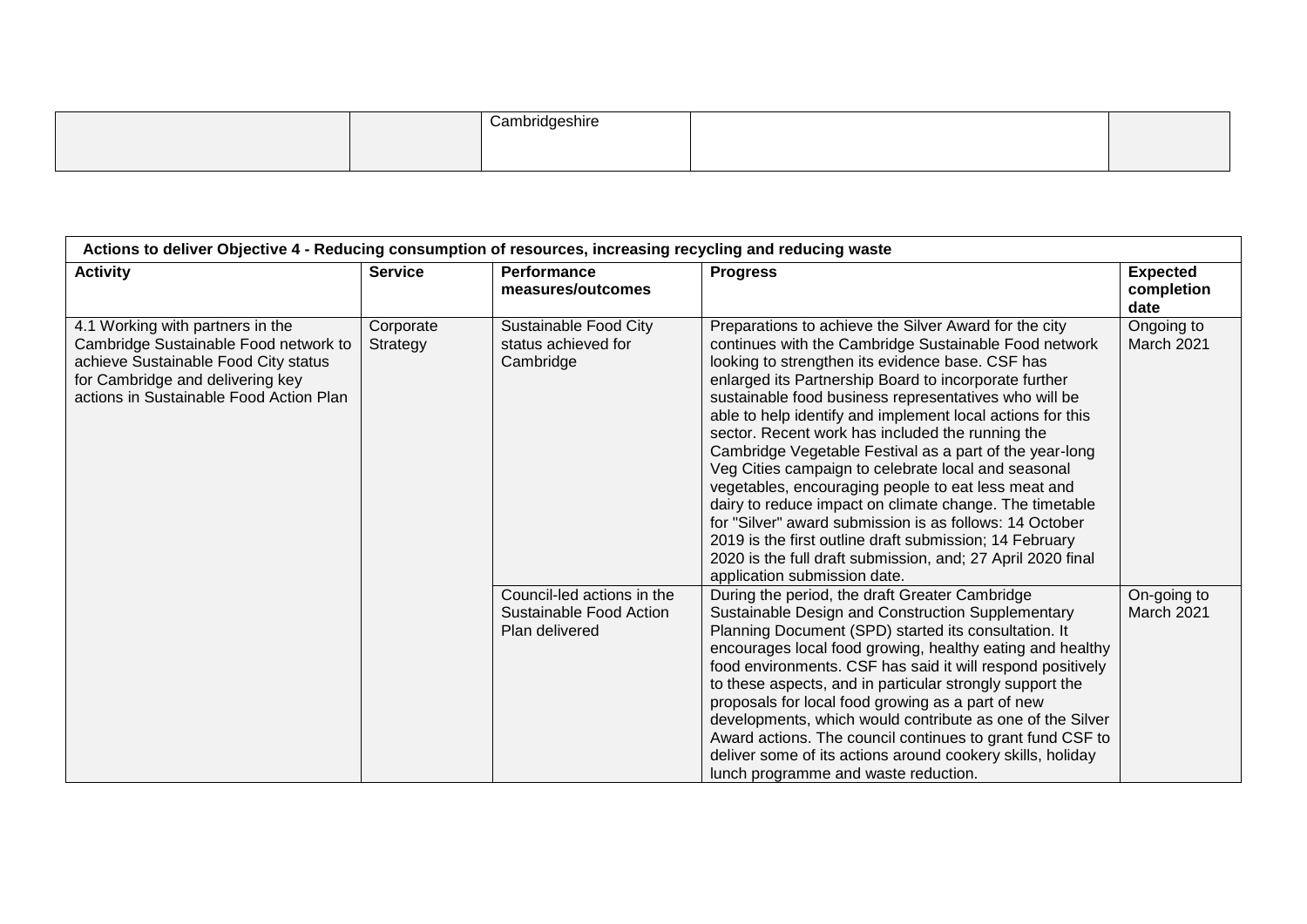| 4.2 Maintain the current level of<br>occupancy rates at existing allotments<br>and support take-up of new community                                                                                                                                         | Environmental<br>Services        | <b>Existing allotments</b><br>continue to be fully<br>occupied                                                                                                                                                                                         | There are currently 295 allotment plots, of which 6 are<br>currently vacant (all under offer)                                                                                                                                                                                                                                                                                                                                                                                       | On-going to<br>March 2021                      |
|-------------------------------------------------------------------------------------------------------------------------------------------------------------------------------------------------------------------------------------------------------------|----------------------------------|--------------------------------------------------------------------------------------------------------------------------------------------------------------------------------------------------------------------------------------------------------|-------------------------------------------------------------------------------------------------------------------------------------------------------------------------------------------------------------------------------------------------------------------------------------------------------------------------------------------------------------------------------------------------------------------------------------------------------------------------------------|------------------------------------------------|
| gardens and allotments in growth sites<br>to encourage residents to grow their<br>own food                                                                                                                                                                  |                                  | Numbers of new<br>community gardens and<br>allotments taken up in<br>growth sites                                                                                                                                                                      | Glebe Farm, Trumpington Meadows and Nine Wells now<br>transferred. Clay Farm date of transfer has not been<br>confirmed.                                                                                                                                                                                                                                                                                                                                                            | On-going to<br>March 2021                      |
| 4.3 Including guidance in the<br>forthcoming update to the Sustainable<br>Design and Construction<br><b>Supplementary Planning Document</b><br>(SPD) to encourage developers to                                                                             | Planning                         | Sustainable Design and<br>Construction<br><b>Supplementary Planning</b><br>Document adopted                                                                                                                                                            | The Draft Greater Cambridge Sustainable Design and<br>Construction is currently out for public consultation (15<br>July - 23 September 2019). Anticipated adoption of the<br>SPD is January 2020. Section 4 of the document includes<br>guidance on food growing in new developments                                                                                                                                                                                                | Ongoing from<br>adoption of the<br>SPD in 2020 |
| incorporate food growing into existing<br>and new developments through the<br>creation of roof gardens and/or growing<br>spaces in residential housing and<br>commercial developments.                                                                      |                                  | Number of developments<br>including an element of on-<br>site food growing provision.                                                                                                                                                                  | The Draft Greater Cambridge Sustainable Design and<br>Construction is currently out for public consultation (15<br>July - 23 September 2019). Anticipated adoption of the<br>SPD is January 2020. Section 4 of the document includes<br>guidance on food growing in new developments                                                                                                                                                                                                | Ongoing from<br>adoption of the<br>SPD in 2020 |
| 4.4 Developing and delivering a<br>programme of local cooking skills<br>sessions across Cambridge to<br>encourage healthy eating and reduce<br>reliance on processed and packaged<br>food                                                                   | Corporate<br>Strategy            | Number of cooking skills<br>sessions delivered.<br>numbers of attendees<br>benefitting from advice on<br>sustainable cooking, and<br>changes in eating<br>behaviour assessed<br>through continuing contact<br>with the individual and their<br>family. | During 2018/19, 55 cookery skills sessions were held<br>around the city in Abbey, Kings Hedges, Romsey and<br>Trumpington. 271 people benefited from the sessions,<br>including families and older people. In addition to<br>supporting low income families to develop cookery skills<br>and promoting healthy eating, the sessions have helped to<br>promote sustainable food sources.                                                                                             | Ongoing to<br><b>March 2020</b>                |
| 4.5 Promoting healthy and sustainable<br>produce to food businesses through the<br><b>Healthier Catering Commitment for</b><br>Cambridgeshire (HCCC) project,<br>including food businesses providing eat-<br>out food to lower income areas of<br>Cambridge | Environmental<br><b>Services</b> | Number of businesses<br>taking part in scheme and<br>visible changes to menus<br>or recipes                                                                                                                                                            | The Council actively support the Cambridgeshire Healthier<br>Options Programme in conjunction with neighbouring<br>Cambridgeshire Authorities. We advise businesses during<br>routine inspections to gauge interest, and then support<br>them in applying. We also undertake the assessment<br>visits and ensure they are listed on the website once they<br>have passed. We currently have 6 businesses that have<br>achieved the award: www.healthier-<br>options.org.uk/members. | On-going to<br>March 2021                      |
| 4.6 Increasing food waste collections<br>from commercial properties                                                                                                                                                                                         | Shared Waste<br>Service          | Increase in food waste<br>recycled - thereby reducing                                                                                                                                                                                                  | April 18: 28.86<br>May 18: 38.92                                                                                                                                                                                                                                                                                                                                                                                                                                                    | On-going to<br>March 2021                      |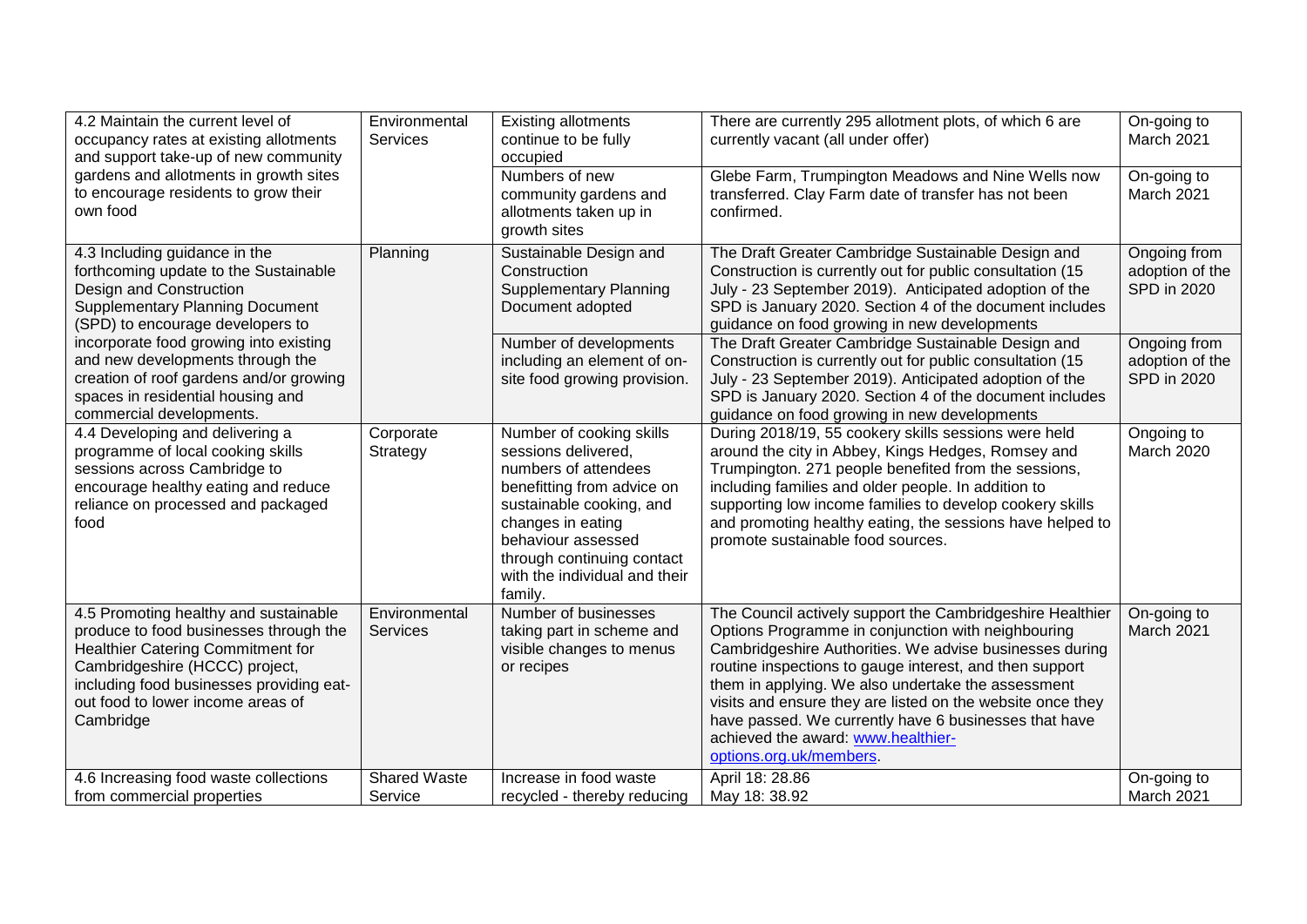|                                                                                                                                                                                |                         | waste to landfill<br>Increase in the monthly<br>tonnage of dry, mixed<br>recyclables - thereby<br>reducing waste to landfill | June 18: 35.28<br>July 18: 40.28<br>Aug 18: 33.66<br>Sept 18: 33.46<br>Oct 18: 38.04<br>Nov 18: 38.86<br>Dec 18: 27.76<br>Jan 19: 35.66<br>Feb 19: 36.98<br>Mar 189 59.74<br>Total = $447.5$<br>April 18: 205.34<br>May 18: 269.08<br>June 18: 279.2<br>July 18: 282.98<br>Aug 18: 209.02<br>Sept 18: 218.23<br>Oct 18: 250.7<br>Nov 18: 237.56<br>Dec 18: 170.18<br>Jan 19: 230.1 |                           |
|--------------------------------------------------------------------------------------------------------------------------------------------------------------------------------|-------------------------|------------------------------------------------------------------------------------------------------------------------------|------------------------------------------------------------------------------------------------------------------------------------------------------------------------------------------------------------------------------------------------------------------------------------------------------------------------------------------------------------------------------------|---------------------------|
| 4.7 Exploring opportunities to increase                                                                                                                                        | <b>Shared Waste</b>     | Opportunities for increased                                                                                                  | Feb 19: 142.48<br>Mar 19: 176.22<br>Total = $2,671.09$<br>We are focusing our efforts this year on making sites that                                                                                                                                                                                                                                                               | On-going to               |
| opportunities to recycle at 'bring banks'<br>through increasing the range of<br>materials that can be recycled and the<br>number of sites                                      | Service                 | range of materials or new<br>bring bank sites explored                                                                       | we do have work better to enable us to capture more<br>material and ensure they complement the kerbside<br>collection scheme. There are no new materials that we<br>can collect at present but we hope to provide for banks for<br>small electrical items.                                                                                                                         | March 2021                |
| 4.8 Continuing to carry out targeted<br>recycling and waste reduction<br>awareness campaigns, including<br>promoting national Zero Waste week<br>and Love Food Hate Waste, and | Shared Waste<br>Service | Run 4 Love Food Hate<br>Waste (LFHW) events<br>dovetailing into Cambridge<br>Sustainable Food initiative                     | We have been actively promoting the use of kitchen<br>caddies at many events over the summer. Recycle week<br>was focused on plastic recycling in line with the national<br>and global concern about this material. We linked this with<br>plastic reduction messages during Zero Waste Week.                                                                                      | March 2018                |
| campaigns to encourage greater<br>recycling by Houses in Multiple<br>Occupation                                                                                                |                         | Visited 50 HMOs to carry<br>out face to face<br>engagement to increase                                                       | Doorknocking and stickering of bins was carried at HMO<br>and student area to speak to those less familiar with the<br>collection system.                                                                                                                                                                                                                                          | On-going to<br>March 2021 |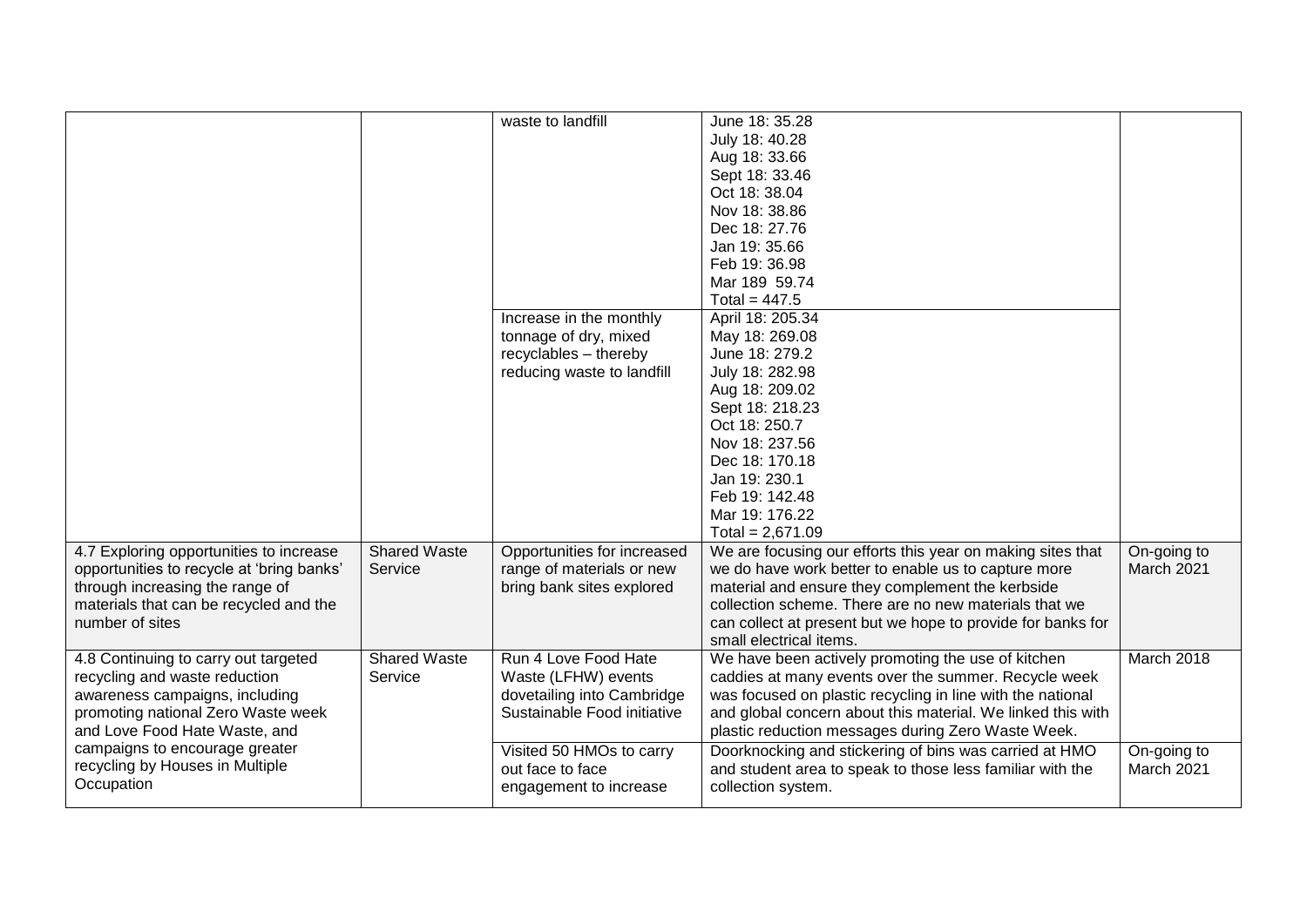|                                                                                                                                                                                                               |                                                         | recycling.                                                                                                                                                                          |                                                                                                                                                                                                                                                                                                                                                                                                                                                                                                                                                                                                                                                                                                                                                                                                                                                                                                                                                                                                                                       |                           |
|---------------------------------------------------------------------------------------------------------------------------------------------------------------------------------------------------------------|---------------------------------------------------------|-------------------------------------------------------------------------------------------------------------------------------------------------------------------------------------|---------------------------------------------------------------------------------------------------------------------------------------------------------------------------------------------------------------------------------------------------------------------------------------------------------------------------------------------------------------------------------------------------------------------------------------------------------------------------------------------------------------------------------------------------------------------------------------------------------------------------------------------------------------------------------------------------------------------------------------------------------------------------------------------------------------------------------------------------------------------------------------------------------------------------------------------------------------------------------------------------------------------------------------|---------------------------|
| 4.9 Helping to promote voluntary and<br>community groups, e.g. Cambridge<br>Reuse, Emmaus and other recycling<br>and reuse charities                                                                          | <b>Shared Waste</b><br>Service<br>Corporate<br>Strategy | Number of articles in<br>Council publications and<br>press release issued which<br>promote local voluntary and<br>community groups involved<br>in recycling and reuse<br>activities | Housing Services, the Shared Waste Service and other<br>Council services delivered a series Community Days<br>across the city, which included a focus on collecting and<br>recycling bulky waste. The Shared Waste Service ran a<br>"take it or leave it" stall at the Community Days to re-home<br>goods. Good quality items are also taken to charities as<br>part of the Community Action Days. The Shared Waste<br>Service has strong links with the British Heart foundation<br>and support them in their efforts to collect items from<br>Students at the end of term. The Christmas tree collection<br>working with Arthur Rank Hospice in January 2019 was<br>very successful again this year.<br>The Sustainable City Fund funded a series of 6 Master<br>Composting workshops across the city in 2018/19,<br>delivered by charity Garden Organic. The 2 hour<br>workshops in Cambridge trained attendees on the benefits<br>of composting, how to compost and informing them of the<br>available waste collection services. | On-going to<br>March 2021 |
| 4.10 Reducing consumption of<br>resources by working with community<br>groups to engage and support people in<br>choosing things carefully, making them<br>last well and then re-homing or<br>recycling them. | Corporate<br>Strategy                                   | Evidence of behaviour<br>change amongst residents<br>supported by community<br>groups                                                                                               | The Sustainable City Fund 2018/19 supported Cambridge<br>Carbon Footprint (CCF) to run their Circular Cambridge<br>events, including Cambridge's first Sustainable Fashion<br>Festival in November 2018. 850 people attended the day-<br>long event. Activities included a Sewing Repair Café, a<br>Swish (clothes swap), a sustainable clothing pop-up<br>market, talks, styling workshops, information stalls, a café<br>an upcycling Christmas jumper workshop and Kettle's<br>Yard led creative workshop exploring the circular<br>economy and overconsumption.                                                                                                                                                                                                                                                                                                                                                                                                                                                                   | On-going to<br>March 2021 |

| Actions to deliver Objective 5 - Supporting Council services, residents and businesses to adapt to the impacts of climate change |         |                                         |                 |                                       |
|----------------------------------------------------------------------------------------------------------------------------------|---------|-----------------------------------------|-----------------|---------------------------------------|
| <b>Activity</b>                                                                                                                  | Service | <b>Performance</b><br>measures/outcomes | <b>Progress</b> | <b>Expected</b><br>completion<br>date |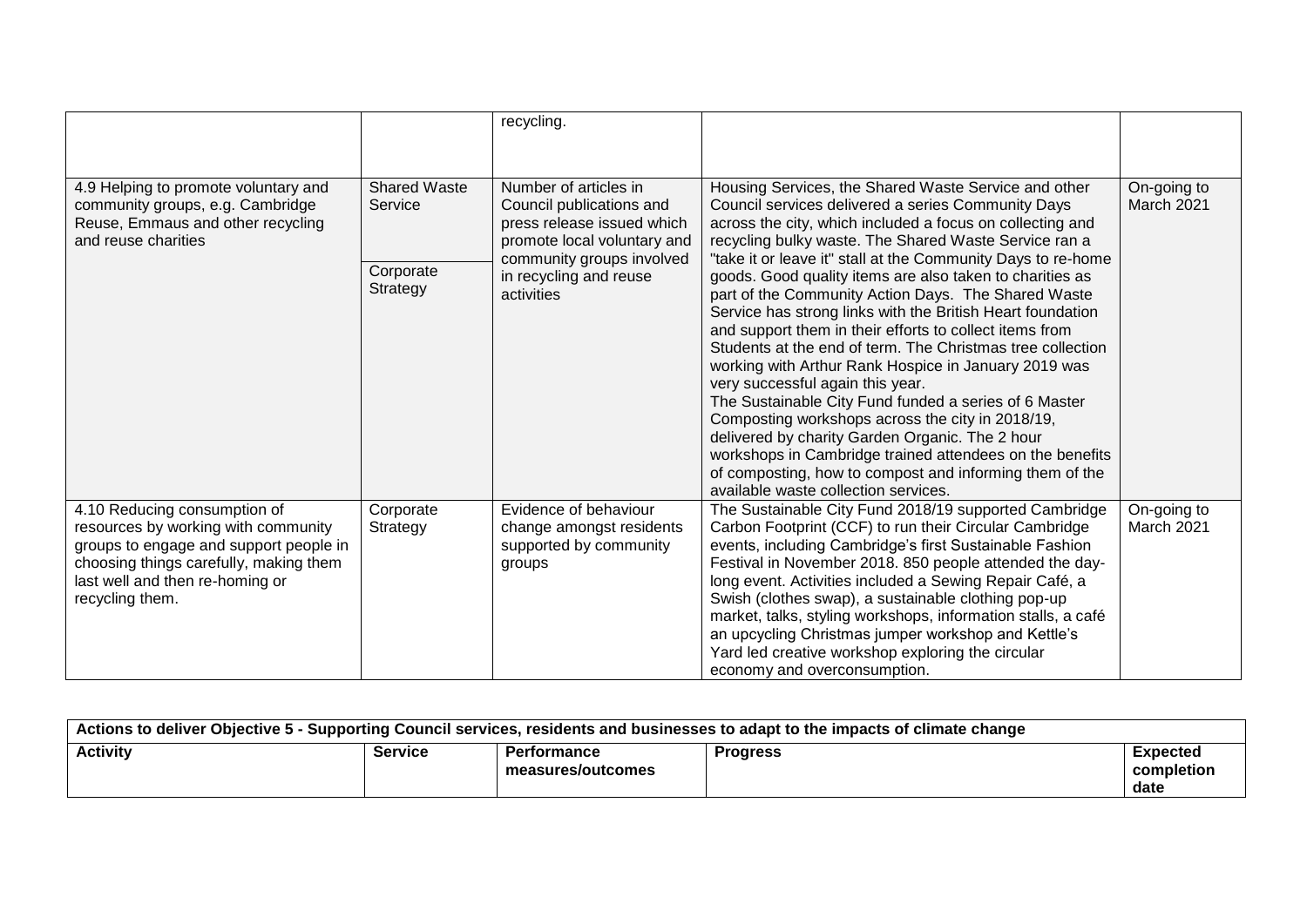| 5.1 Including policies in the Local Plan<br>which will support residents to adapt to<br>the impact of Climate Change, including<br>policies on:<br>Designing buildings which are simple<br>to keep cool and do not overheat in<br>hotter weather;     | Planning                                      | Local Plan adopted,<br>including policies on heat<br>management, SuDS and<br>water efficiency in new<br>buildings and<br>developments                                     | The Local Plan was adopted in October 2018 and its<br>policies are now being implemented. The Draft Greater<br>Cambridge Sustainable Design and Construction SPD,<br>which provides further detailed guidance on issues such<br>as heat management and water efficiency, will be made<br>available for public consultation between 15 July and 23<br>September 2019. This includes guidance on the use of<br>the cooling hierarchy to ensure that the issue of<br>overheating is designed out of new developments. | Completed -<br>October 2018      |
|-------------------------------------------------------------------------------------------------------------------------------------------------------------------------------------------------------------------------------------------------------|-----------------------------------------------|---------------------------------------------------------------------------------------------------------------------------------------------------------------------------|--------------------------------------------------------------------------------------------------------------------------------------------------------------------------------------------------------------------------------------------------------------------------------------------------------------------------------------------------------------------------------------------------------------------------------------------------------------------------------------------------------------------|----------------------------------|
| Requiring applications to include<br>Sustainable Drainage Systems<br>(SuDS) and ensuring that<br>development is not at risk from<br>flooding and that it does not increase<br>the risk of flooding elsewhere;<br>Requiring new domestic properties to | Planning,<br>Environmental<br><b>Services</b> | Policies on heat<br>management, SuDS and<br>water efficiency in new<br>buildings and<br>developments implemented                                                          | The Local Plan was found sound and the Sustainable<br>Drainage Systems (SuDS) policies have been adopted.<br>The water efficiency policy was adopted as part of the                                                                                                                                                                                                                                                                                                                                                | On-going from<br>2017 onwards    |
| meet high water efficiency standards<br>(no more than 110 litres of water to<br>be consumed per day) along with<br>standards for non-domestic<br>properties                                                                                           |                                               |                                                                                                                                                                           | Local Plan and implementation of the policy is ongoing.<br>Since the adoption of the Local Plan, the policy has been<br>applied to 18 residential schemes (110 litres/person/day).<br>13 non-residential schemes have achieved a 40%<br>reduction in water use, while 2 non-residential schemes<br>have achieved a 50% reduction.                                                                                                                                                                                  |                                  |
| 5.2 Exploring opportunities to install<br>Sustainable Drainage Systems (SuDS)<br>on Council property and open spaces as<br>part of new City Council developments                                                                                      | Environmental<br><b>Services</b>              | SuDS to be installed on any<br>new City Council<br>developments - target<br>100%                                                                                          | SuDS are being integrated into all new City Council<br>developments. Pre-apps are held where necessary with<br>the CIP team to ensure compliance.                                                                                                                                                                                                                                                                                                                                                                  | On-going to<br>March 2021        |
| 5.3 Working with Cambridgeshire<br>County Council and other partners in the<br>Cambridgeshire Flood Risk<br>Management Partnership to manage<br>climate change-related flood risks                                                                    | Environmental<br><b>Services</b>              | Attendance at<br>Cambridgeshire Flood Risk<br>Management Partnership<br>quarterly meetings. Target<br>100%                                                                | Council officers attended 100% of partnership meetings in<br>2018/19.                                                                                                                                                                                                                                                                                                                                                                                                                                              | On-going to<br><b>March 2021</b> |
| 5.4 Contributing to Cambridgeshire-wide<br>planning advice on minimising flood risk<br>and incorporating this into local planning<br>policy through the new Local Plan                                                                                | Environmental<br>Services<br>Planning         | Cambridgeshire-wide<br>planning advice on<br>minimising flood risk<br>written. Local Plan<br>submitted for examination,<br>including policies on<br>minimising flood risk | No further work required.<br>The Cambridgeshire Flood and Water Supplementary<br>Planning Document (SPD) has now been fully adopted as<br>an SPD. Further supplementary guidance on SuDS is<br>also provided for in the Draft Greater Cambridge<br>Sustainable Design and Construction SPD.                                                                                                                                                                                                                        | Autumn 2018                      |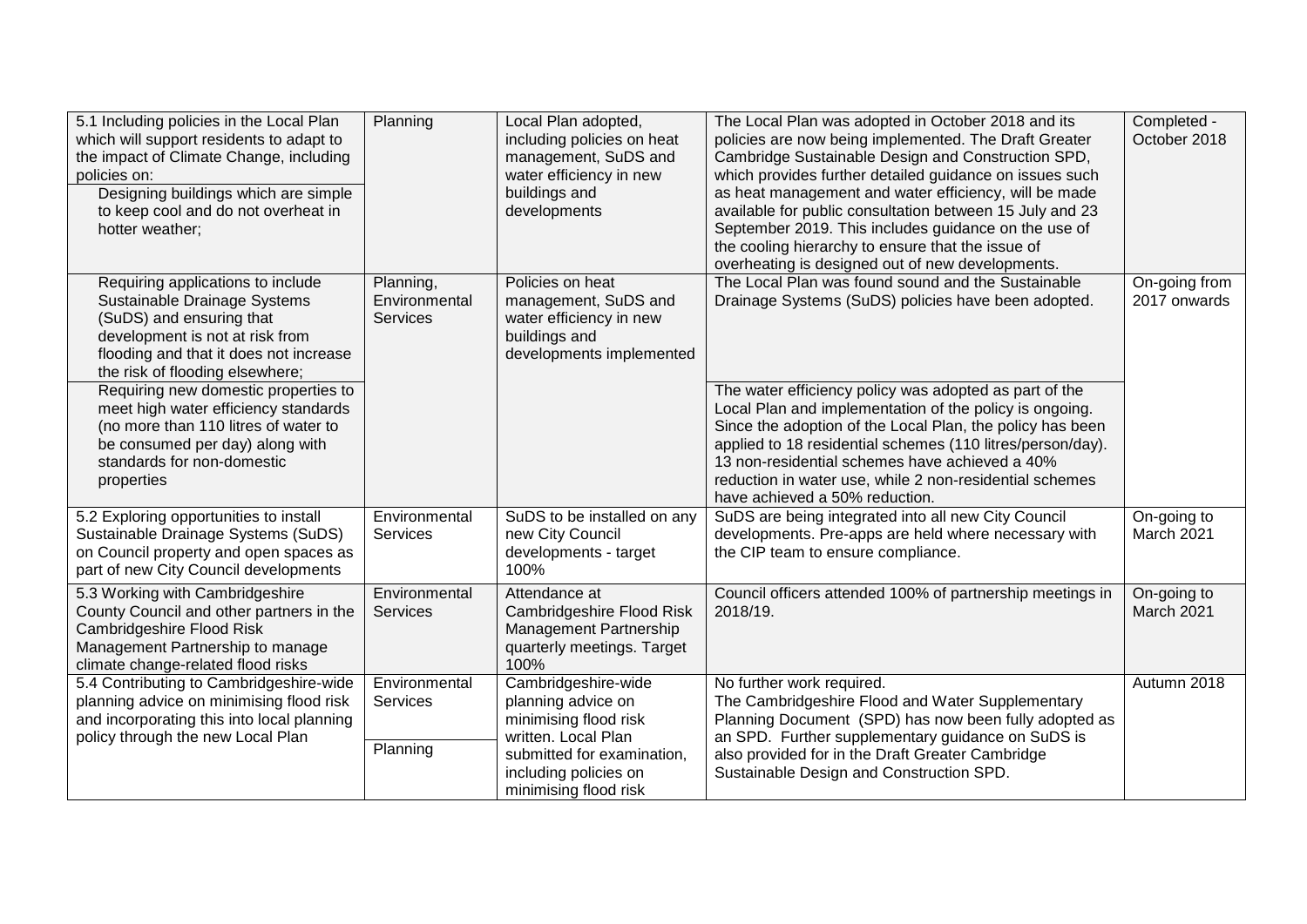| 5.5 Providing advice for residents on<br>how to reduce health risks during heat<br>waves and minimise risks of surface<br>water flooding, including via the<br>Council's website and the Cambridge<br>Matters residents' magazine. Promotion<br>of advice to be linked to specific climate<br>events (e.g. heat wave guidance to be | Planning                  | Information for residents on<br>how to reduce health risks<br>during heat waves and<br>minimise risks of surface<br>water flooding published in<br>Cambridge Matters and<br>regularly updated on the<br>Council's website                                                                                                                                      | During this year's heatwave the Council has used its<br>social media outlets to warn residents of the risks<br>associated with heatwaves and to point them to further<br>advice on the NHS heatwave website. Further information<br>will be timed to specific weather events.                                                                                                                                                                                                                                                                                                                                   | On-going to<br>March 2021,<br>with timing<br>linked to<br>specific<br>weather<br>events |
|-------------------------------------------------------------------------------------------------------------------------------------------------------------------------------------------------------------------------------------------------------------------------------------------------------------------------------------|---------------------------|----------------------------------------------------------------------------------------------------------------------------------------------------------------------------------------------------------------------------------------------------------------------------------------------------------------------------------------------------------------|-----------------------------------------------------------------------------------------------------------------------------------------------------------------------------------------------------------------------------------------------------------------------------------------------------------------------------------------------------------------------------------------------------------------------------------------------------------------------------------------------------------------------------------------------------------------------------------------------------------------|-----------------------------------------------------------------------------------------|
| published in spring ahead of possible<br>heat-wave events).                                                                                                                                                                                                                                                                         |                           | Information and advice<br>provided to residents and<br>tenants of Sheltered<br>Housing and city residents<br>supported via the council's<br>Visiting Support Service on<br>how to stay cool in hot<br>weather, and stay warm in<br>cold weather. Information<br>also included in<br>publications including Open<br>Door, the council's<br>resident's magazine. | On 21st Feb 2018 all Sheltered Housing staff were given<br>a winter warmth briefing which was discussed with<br>residents at coffee mornings. Home Energy advice was<br>given to all Council tenants via Open Door Magazine in<br>autumn 2018. In 2018, the Council's Sheltered Housing<br>and Visiting Support Service staff referred 27<br>Customers/Tenants to the Home Energy Officer. The<br>following information was included on all sheltered<br>housing scheme Notice Boards<br>www.ageuk.org.uk/globalassets/age-<br>uk/documents/information-<br>guides/ageukil1_staying_cool_in_a_heatwave_inf.pdf. | On-going to<br>March 2021                                                               |
| 5.6 Implementing the City Council's new<br>tree strategy, which sets out the<br>Council's policies for managing and<br>increasing the city's tree stock                                                                                                                                                                             | Environmental<br>Services | New tree strategy<br>completed                                                                                                                                                                                                                                                                                                                                 | Details of our ash decline survey data is now shown on<br>out 'tree data' web page which includes much other data<br>about the city's trees: www.cambridge.gov.uk/tree-data.<br>A citizen science ash decline survey has been developed<br>and will shortly be released to engage residents in the<br>threat to ash trees in the city and collect data that will<br>enable us to develop an ash die back action plan                                                                                                                                                                                            | Completed -<br><b>July 2016</b>                                                         |
|                                                                                                                                                                                                                                                                                                                                     |                           | Tree strategy reviewed,<br>including assessment of<br>numbers of trees in<br>Cambridge                                                                                                                                                                                                                                                                         | These details are now publically accessible on our tree<br>data web page www.cambridge.gov.uk/tree-data.                                                                                                                                                                                                                                                                                                                                                                                                                                                                                                        | On-going to<br>March 2021                                                               |
|                                                                                                                                                                                                                                                                                                                                     |                           | Increase tree canopy cover<br>across the city centre by<br>2%                                                                                                                                                                                                                                                                                                  | Last year the council planted x312 trees in the city. To<br>improve diversity this was done without including any<br>representatives from the Roseaceae family, which is over<br>represented in the council's stock. x5 species where<br>planted that have never been trialled in our streets and<br>parks and opens spaces before: Lagerstromia, Alnus x                                                                                                                                                                                                                                                       | On-going to<br><b>March 2030</b>                                                        |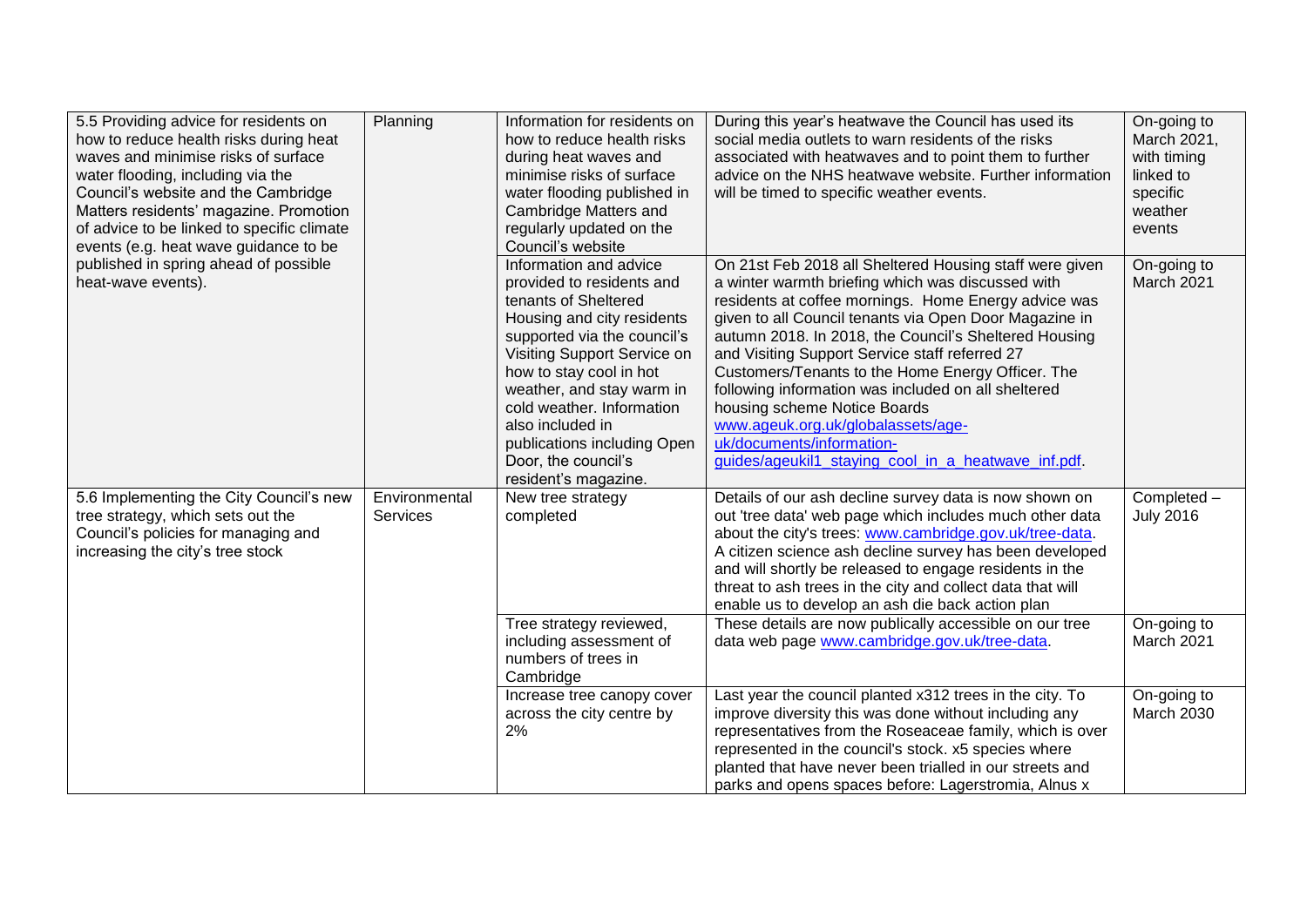|                                                                                                                                         |                                         |                                                                                                                                                | spaethii, Phellodendron, Euodia, Cytisus.                                                                                                                                                                                                                                                                                                                                                                                                                                                                                                                                                                                                                                             |                           |
|-----------------------------------------------------------------------------------------------------------------------------------------|-----------------------------------------|------------------------------------------------------------------------------------------------------------------------------------------------|---------------------------------------------------------------------------------------------------------------------------------------------------------------------------------------------------------------------------------------------------------------------------------------------------------------------------------------------------------------------------------------------------------------------------------------------------------------------------------------------------------------------------------------------------------------------------------------------------------------------------------------------------------------------------------------|---------------------------|
|                                                                                                                                         |                                         |                                                                                                                                                | The Sheep's' Green veteran tree management strategy<br>has been consulted on and approved:<br>www.cambridge.gov.uk/veteran-tree-management-on-<br>sheep-s-green-and-coe-fen. Recommended works have<br>been postponed as a result of the drought last year, to<br>reduce stress on these vulnerable trees.                                                                                                                                                                                                                                                                                                                                                                            |                           |
|                                                                                                                                         |                                         |                                                                                                                                                | The trees section on the website has been relaunched<br>(www.cambridge.gov.uk/trees) which includes more<br>information about how to get involved and new web forms<br>for customers to contact us with enquiries.                                                                                                                                                                                                                                                                                                                                                                                                                                                                    |                           |
|                                                                                                                                         |                                         |                                                                                                                                                | Project work to help us plant, protect and manage trees<br>sustainability in Cambridge is underway. Essential to this<br>will be engagement with the public - a digital platform has<br>already been procured and we have uploaded our tree<br>data to the site - from this site we can run citizens science<br>and stewardship programs - www.curio.xyz/about. We<br>have procured an up-to-date census of tree cover in<br>Cambridge and it is currently being analysed. The aim is<br>to develop tool-kits that will allow all actors and<br>stakeholders to assess to make more informed tree<br>management decisions in relation to helping the city adapt<br>to climate change. |                           |
| 5.7 Ensuring that planting in open<br>spaces owned or managed by the City<br>Council is drought resistant and requires<br>less watering | Environmental<br><b>Services</b>        | Percentage of planting in<br>open spaces owned or<br>managed by the City<br>Council that is drought<br>resistant and requires less<br>watering | Additional perennial meadows have been created at<br>Parkers Piece, Histon Recreation Ground and Arbury<br>Park. The Council's annual bedding contract expires in<br>2019 and will be reverted to perennial or annual flowering<br>meadows                                                                                                                                                                                                                                                                                                                                                                                                                                            | On-going to<br>March 2021 |
| 5.8 Working with members of the<br>Cambridgeshire and Peterborough Local<br>Resilience Forum to ensure that plans                       | <b>Estates and</b><br><b>Facilities</b> | Plans are in place to<br>respond to severe weather,<br>heatwaves and flooding                                                                  | Flood plans were updated in May 2019, all other plans are<br>up to date                                                                                                                                                                                                                                                                                                                                                                                                                                                                                                                                                                                                               | On-going to<br>March 2021 |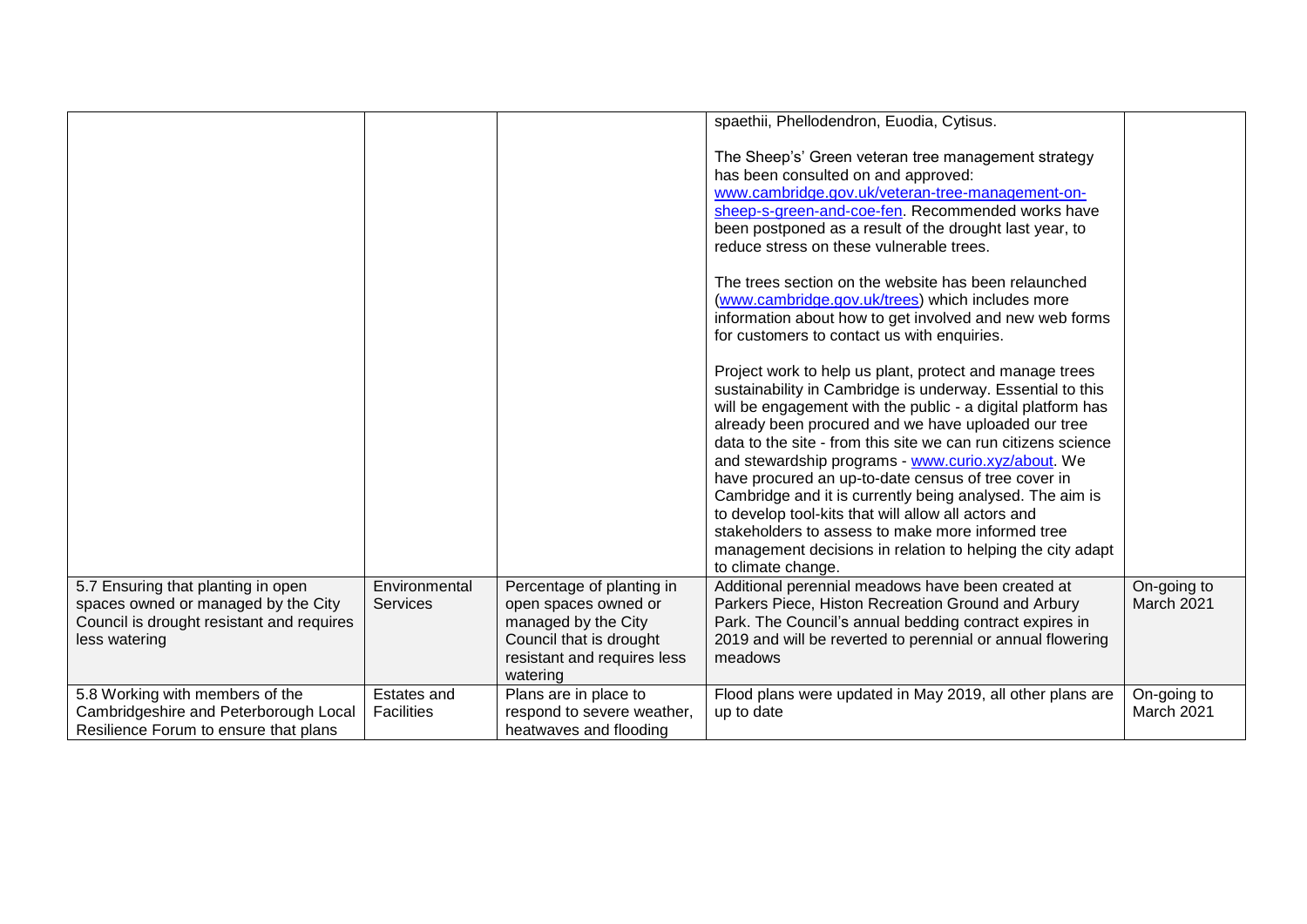| are in place to respond to climate<br>change risks (including issuing alerts in<br>the event of severe weather, increased<br>temperatures and flooding) and that<br>these are regularly tested and reviewed                                 |                                  | emergencies and are<br>regularly reviewed and<br>tested                                                                           |                                                                                                                                                                                                                                                                                                                                                                                                                  |                           |
|---------------------------------------------------------------------------------------------------------------------------------------------------------------------------------------------------------------------------------------------|----------------------------------|-----------------------------------------------------------------------------------------------------------------------------------|------------------------------------------------------------------------------------------------------------------------------------------------------------------------------------------------------------------------------------------------------------------------------------------------------------------------------------------------------------------------------------------------------------------|---------------------------|
| 5.9 Management of watercourses to<br>enhance their flow and storage capacity<br>and deliver wider biodiversity benefits                                                                                                                     | Environmental<br><b>Services</b> | Annual maintenance<br>undertaken based on<br>watercourse maintenance<br>schedule - target 100%                                    | 100% of watercourse maintenance work set out in the<br>maintenance schedule was completed during 2018/19.                                                                                                                                                                                                                                                                                                        | On-going to<br>March 2021 |
|                                                                                                                                                                                                                                             |                                  | Projects undertaken to<br>increase flow, storage<br>capacity and /or biodiversity<br>benefits - target 2 per year                 | De-silting works were undertaken to improve flow through<br>Walpole Road culvert.<br>A non-native weed, Crassula helmsii is being managed in<br>Cherry Hinton Brook. In 2018/19 a larger scale project to<br>manage the weed and remove silt took place.                                                                                                                                                         | On-going to<br>March 2021 |
| 5.10 Develop an evidence base for<br>climate change adaptation to enable us<br>to have a better understanding of the<br>climate risks facing the city and the<br>adaptation actions that will have the<br>greatest benefit across the city. | Corporate<br>Strategy            | Evidence base on climate<br>change adaptation<br>developed and further<br>actions identified to<br>manage climate change<br>risks | The Council's Climate Change Adaptation Plan was<br>produced using the findings of the UK Climate Change                                                                                                                                                                                                                                                                                                         | October 2018              |
|                                                                                                                                                                                                                                             | Planning                         |                                                                                                                                   | Risk Assessment 2017. The document, which was<br>presented to the officer Environment Policy Group,                                                                                                                                                                                                                                                                                                              |                           |
|                                                                                                                                                                                                                                             | Environmental<br>Services        |                                                                                                                                   | consists of an evidence base of risks for Cambridge<br>based on the information in the assessment and a<br>summary of current adaptation actions. Additional<br>adaptation actions have been identified and developed<br>with council service areas.                                                                                                                                                             |                           |
| 5.11 Ensuring that the city's nature<br>reserves and city wildlife sites are being<br>managed favourably for biodiversity. To<br>assist species adaption and dispersal.                                                                     | Environmental<br><b>Services</b> | Number of active<br>management plans in place<br>for biodiversity at<br>designated nature<br>conservation sites.                  | Active management plans are in place for all 12 Local<br>Nature Reserves, and 2 closed cemeteries, with much<br>work undertake by volunteers supervised by the Local<br>Reserves Officer, community engagement officers and<br>through a Service Level Agreement with The Wildlife<br>Trust.<br>65.7% of all County and City Wildlife Sites (public and<br>private sites) are in active positive management over | On-going to<br>March 2021 |
| 5.12 Enhancing the city's parks and                                                                                                                                                                                                         | Environmental                    | Increase in meadow,                                                                                                               | 2017/18 up 3% from 16/17.<br>A vBiodiversity Emergency Motion adopted by Full                                                                                                                                                                                                                                                                                                                                    | On-going to               |
| open spaces to increase biodiversity. To<br>assist species adaptation and dispersal.                                                                                                                                                        | <b>Services</b>                  | wetland and scrub areas in<br>the city's parks and opens<br>spaces.                                                               | Council in May 2019. This committed the council to<br>publish a parks biodiversity toolkit in 2019 to increase<br>habitat quality, quantity and connectivity within all City<br>Council land holdings.                                                                                                                                                                                                           | March 2021                |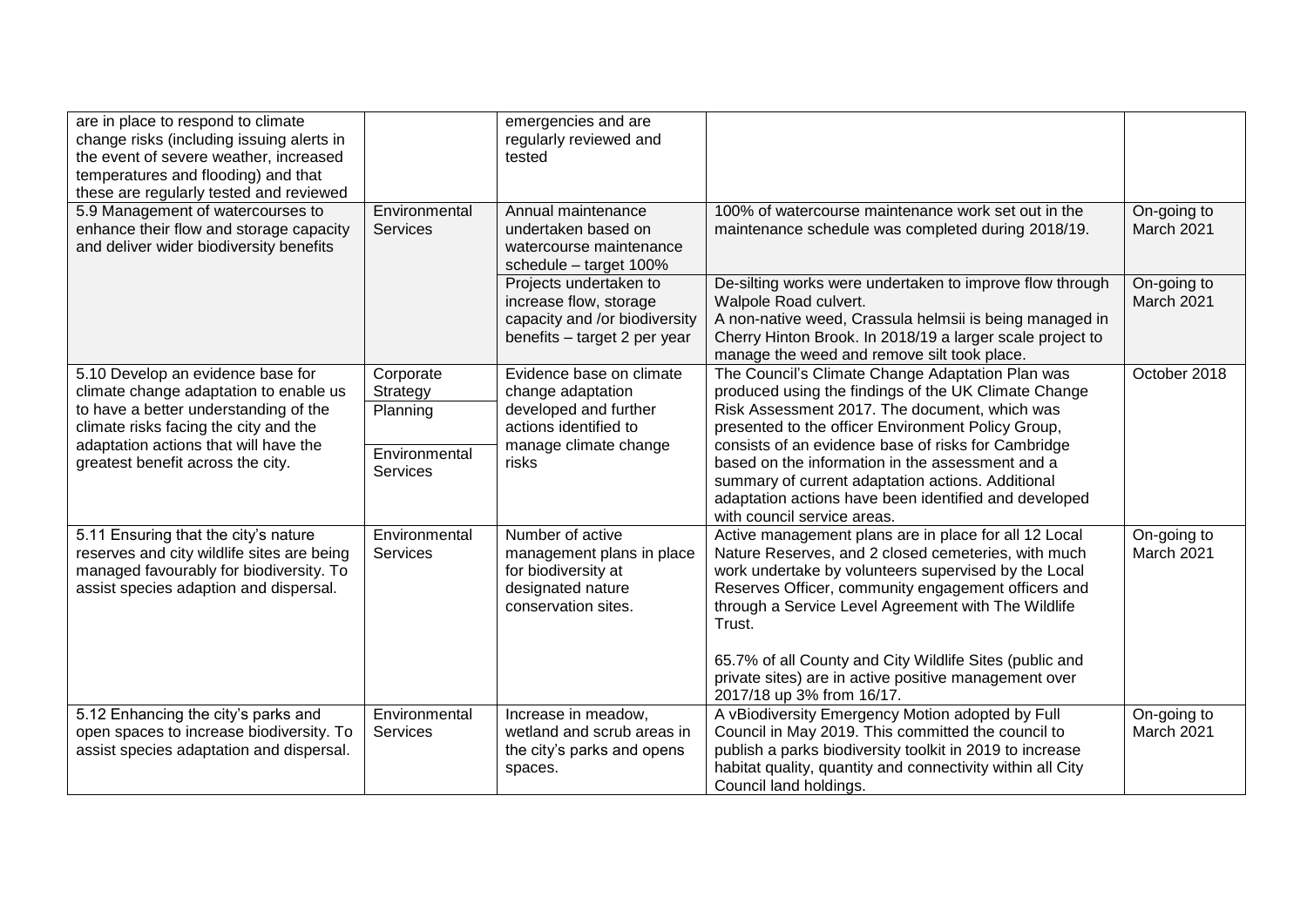|                                                                                                                                                                                                                                                                                                                                                                                                                                                                                                 |                                              |                                                                                                                                                                                                                                                                                                                                                                | New ponds were dug at Byron's Pool and Bramblefields<br>Local Nature Reserve.                                                                                                                                                                                                                                                                                                                                                                                                                                                                                                                                                                                                               |                           |
|-------------------------------------------------------------------------------------------------------------------------------------------------------------------------------------------------------------------------------------------------------------------------------------------------------------------------------------------------------------------------------------------------------------------------------------------------------------------------------------------------|----------------------------------------------|----------------------------------------------------------------------------------------------------------------------------------------------------------------------------------------------------------------------------------------------------------------------------------------------------------------------------------------------------------------|---------------------------------------------------------------------------------------------------------------------------------------------------------------------------------------------------------------------------------------------------------------------------------------------------------------------------------------------------------------------------------------------------------------------------------------------------------------------------------------------------------------------------------------------------------------------------------------------------------------------------------------------------------------------------------------------|---------------------------|
| 5.13 The implementation of an<br><b>Environmental Management System</b><br>(EMS) is in the Streets and Open Space<br>Operational Plan for 2018/19. An EMS<br>will address resource use by the service,<br>including water consumption; the use of<br>potable water will be reduced. This can<br>be done through the use of rainwater<br>harvesting, where possible, for watering<br>planting, and for flushing toilets if<br>appropriate to install as part of future<br>refurbishments of WCs. | Environmental<br><b>Services</b>             | Rainwater harvesting<br>equipment installed and<br>utilised for watering<br>planting, and other<br>functions, reducing the use<br>of potable water.                                                                                                                                                                                                            | There has not been the capacity to fully introduce an EMS<br>system to address resource use by the service in 18/19.<br>Streets and Open Spaces have however identified areas<br>of the service where they can make modifications and<br>change to current working practice. These are reflected in<br>the Street and Open Space Operational Plan for 18/19 &<br>19/20 and include: the introduction of a volunteer<br>watering scheme for newly planted trees, which has<br>reduced the need to use potable water; and a change in<br>planting styles replacing annual bedding with perennial<br>meadows in 19/20, which will reduce the use of composts,<br>watering and transport costs. | On-going to<br>March 2021 |
| 5.14 Ensuring that measures to help<br>adapt to climate change are included,<br>where possible, in car park<br>refurbishments                                                                                                                                                                                                                                                                                                                                                                   | Commercial<br><b>Services</b>                | The following measures will<br>be carried out, included in<br>specifications and installed<br>where possible during<br>refurbishments of car<br>parks: drainage reviews to<br>reduce flooding, rainwater<br>harvesting to utilise<br>rainwater and reduce use<br>of potable water, reduction<br>in heat from mechanical<br>equipment to reduce<br>overheating. | There have been no infrastructure projects over the last<br>12 months to facilitate positive outcomes. However, a<br>planning application for the Park Street car park<br>redevelopment has recently been submitted. The<br>application contains a number of climate change<br>adaptions that would drive positive change.                                                                                                                                                                                                                                                                                                                                                                  | On-going to<br>March 2021 |
| 5.15 Promotion of the use of council<br>pools/ paddling pools/ splash pads in the<br>event of hosepipe bans in conjunction<br>with the local water company, to<br>encourage residents to utilise council<br>facilities instead of using water to fill up<br>garden paddling pools etc.                                                                                                                                                                                                          | Customer and<br>Community<br><b>Services</b> | Messages in conjunction<br>with the local water<br>company promoting use of<br>citywide paddling pools and<br>splash pads. Use of council<br>communication channels<br>and social media to<br>promote indoor and outdoor<br>swimming and paddling<br>pools at times of low                                                                                     | The council promotes the outdoor pools, particularly<br>during episodes of hot weather and has placed adverts<br>advertising the pools in a number of local NHS<br>publications along with the Jesus Green Lido timetable<br>leaflet. There has been no hosepipe ban enforced or<br>water usage restricted during 2018/19, however the<br>council continues to promote the availability of the<br>council's pools and splash pads on the council's twitter<br>and the 'Let's Get Moving' Facebook pages and other<br>social media posts.                                                                                                                                                    | On-going to<br>March 2021 |